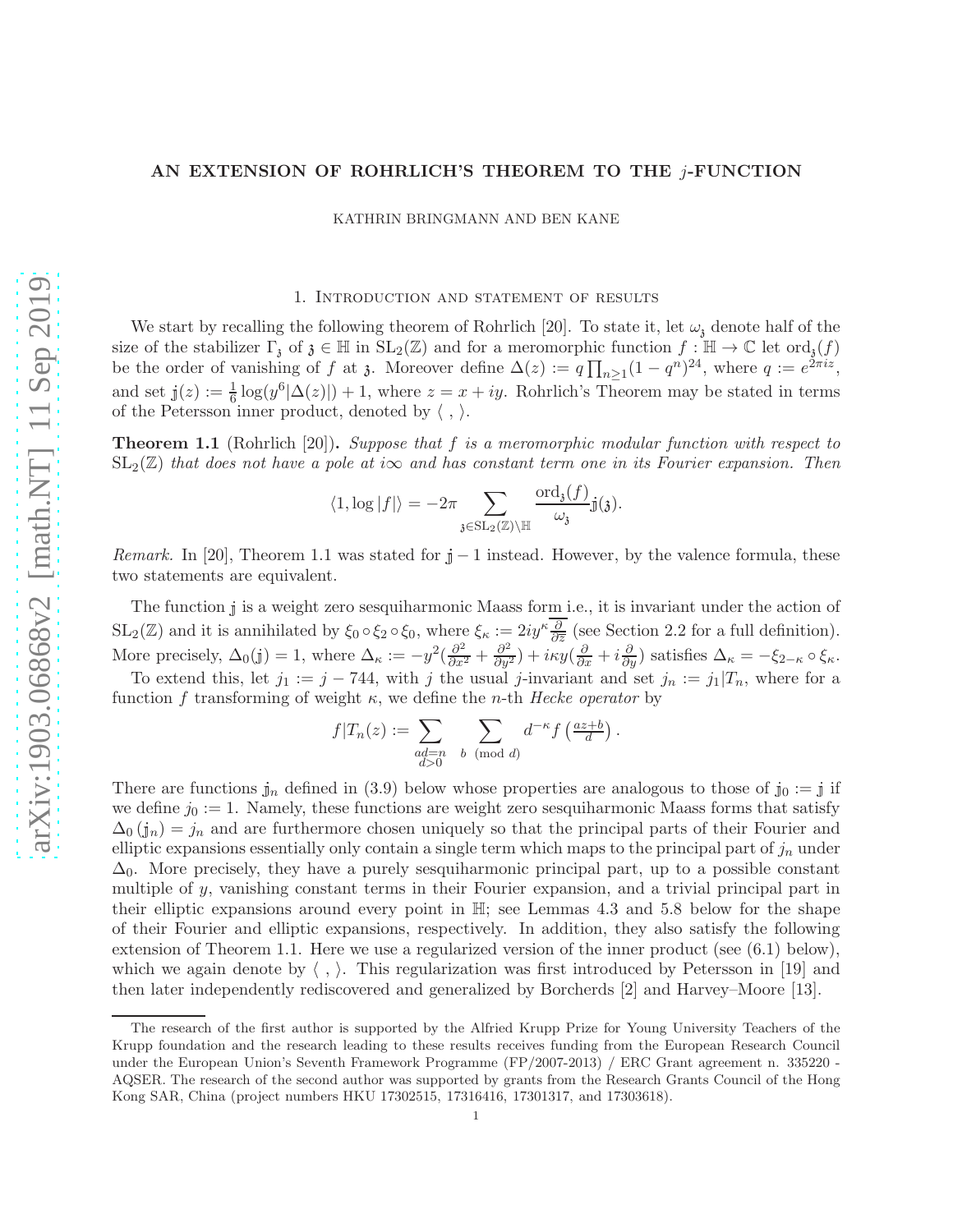**Theorem 1.2.** Suppose that f is a meromorphic modular function with respect to  $SL_2(\mathbb{Z})$  which has constant term one in its Fourier expansion. Then

$$
\langle j_n, \log |f| \rangle = -2\pi \sum_{\mathfrak{z} \in \mathrm{SL}_2(\mathbb{Z}) \backslash \mathbb{H}} \frac{\mathrm{ord}_{\mathfrak{z}}(f)}{\omega_{\mathfrak{z}}} \mathfrak{j}_n(\mathfrak{z}).
$$

Remark. This research was motivated by generalizations of Rohrlich's Theorem in other directions, such as the recent work of Herrero, Imamoglu, von Pippich, and Tóth [15].

Theorem 1.1 was also generalized by Rohrlich [20] by replacing the meromorphic function  $f$  in Theorem 1.1 with a meromorphic modular form of weight k times  $y^{\frac{k}{2}}$ , yielding again a weight zero object. We similarly extend Theorem 1.2 in such a direction.

**Theorem 1.3.** There exists a constant  $c_n$  such that for every weight k meromorphic modular form f with respect to  $SL_2(\mathbb{Z})$  that does not have a pole at i $\infty$  and has constant term one in its Fourier expansion, we have

$$
\langle j_n, \log(y^{\frac{k}{2}}|f|)\rangle = -2\pi \sum_{\mathfrak{z}\in SL_2(\mathbb{Z})\backslash \mathbb{H}} \frac{\text{ord}_{\mathfrak{z}}(f)}{\omega_{\mathfrak{z}}} j_n(\mathfrak{z}) + \frac{k}{12}c_n.
$$

Remark. Plugging  $k = 0$  into Theorem 1.3, we see that Theorem 1.2 is an immediate corollary.

An interesting special case of Theorem 1.2 arises if one takes  $f$  to be a so-called *prime form*, which is a modular form which vanishes at precisely one point  $\chi \in \mathbb{H}$  and has a simple zero at  $\chi$  (see [18, Section 1.c] for a full treatment of these functions). By the valence formula, the prime forms necessarily have weight  $k = 12\omega_j^{-1}$  and may directly be computed as

$$
\left(\Delta(z)\Big(j(z)-j(\mathfrak{z})\Big)\right)^{\frac{1}{\omega_{\mathfrak{z}}}}.
$$

Multiplying by  $y^{\frac{k}{2}}$  and taking the logarithm of the absolute value, it is hence natural to consider the functions

$$
g_{\mathfrak{z}}(z) := \log\left(y^6 \left| \Delta(z) \left(j(z) - j(\mathfrak{z})\right)\right|\right),\tag{1.1}
$$

and Theorem 1.2 states that

$$
\langle j_n, g_3 \rangle = -2\pi j_n(\mathfrak{z}) + c_n. \tag{1.2}
$$

When characterizing modular forms via their divisors, the prime forms are natural building blocks because they vanish at precisely one point in H, allowing one to easily construct a function with a given order of vanishing at each point. In the same way, since each function  $g_3$  appearing on the left-hand side of (1.2) has a singularity at only one point and the single term  $j_n(j)$  is isolated on the right-hand side of  $(1.2)$ , it is natural to use the functions  $g_3$  as building blocks for the logarithms of weight k meromorphic modular forms.

Remark. If one were only interested in proving Theorem 1.2, then one could choose the building blocks  $z \mapsto \log |j(z) - j(\zeta)|$  instead of  $g_3$ . However, as noted above, the functions  $g_3$  are more natural when considering divisors of modular forms because they only have a singularity precisely at the point z, while the functions  $z \mapsto \log |j(z) - j(z)|$  have a singularity both at z and i $\infty$ .

Generating functions of traces of  $SL_2(\mathbb{Z})$ -invariant objects such as  $j_n$  have a long history going back to the paper of Zagier on traces of singular moduli [21]. To give a related example, let  $\mathcal{Q}_D$ denote the set of integral binary quadratic forms of discriminant D. The generating function, with  $\tau_Q \in \mathbb{H}$  the unique root of  $Q(z, 1)$ ,

$$
\sum_{\substack{D<0\\D\equiv 0,1\pmod{4}}} \sum_{Q\in\mathcal{Q}_D/\mathrm{SL}_2(\mathbb{Z})} \mathbb{j}(\tau_Q) e^{2\pi i|D|\tau}
$$
(1.3)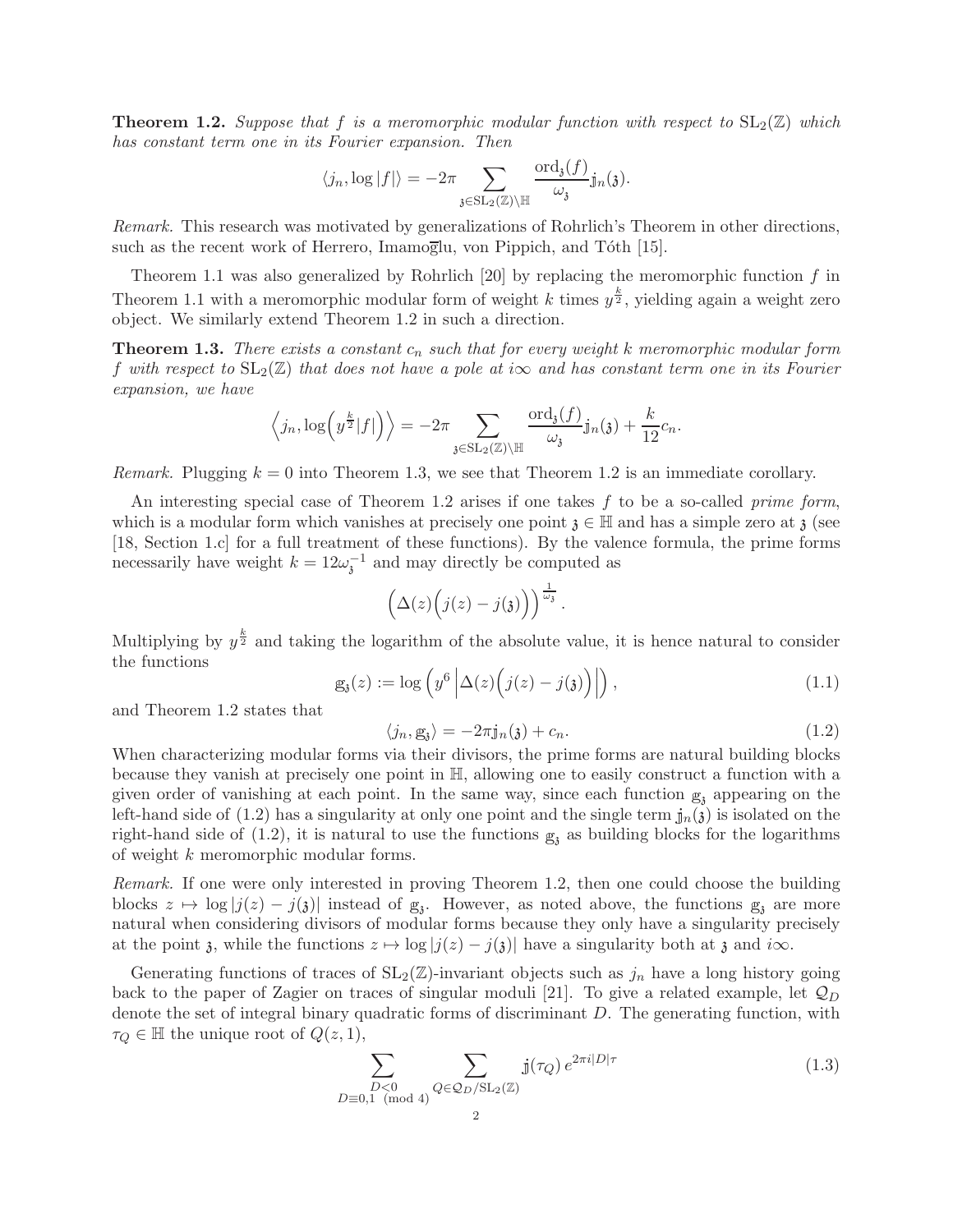was shown by Bruinier and Funke [5, Theorem 1.2] to be the holomorphic part of a weight  $\frac{3}{2}$ modular object. Instead of taking the generating function in  $D$ , one may also sum in  $n$  to obtain, for y sufficiently large,

$$
H_{\mathfrak{z}}(z) := \sum_{n \ge 0} j_n(\mathfrak{z}) q^n. \tag{1.4}
$$

This function was shown by Asai, Kaneko, and Ninomiya [1] to satisfy the identity

$$
H_{\mathfrak{z}}(z) = -\frac{1}{2\pi i} \frac{j'_1(z)}{j_1(z) - j_1(\mathfrak{z})}.
$$

This identity is equivalent to the denominator formula

$$
j_1(\mathfrak{z}) - j_1(z) = e^{-2\pi i \mathfrak{z}} \prod_{m \in \mathbb{N}, n \in \mathbb{Z}} \left(1 - e^{2\pi i m \mathfrak{z}} e^{2\pi i n z}\right)^{c(mn)},
$$

for the Monster Lie algebra, where  $c(m)$  denotes the m-th Fourier coefficient of  $j_1$ . The function  $H_3$  is a weight two meromorphic modular form with a simple pole at  $z = \mathfrak{z}$ . For a meromorphic modular form f which does not vanish at  $i\infty$ , it is then natural to define the *divisor modular form* 

$$
f^{\text{div}}(z) := \sum_{\mathfrak{z} \in \text{SL}_2(\mathbb{Z}) \backslash \mathbb{H}} \frac{\text{ord}_{\mathfrak{z}}(f)}{\omega_{\mathfrak{z}}} H_{\mathfrak{z}}(z).
$$

Bruinier, Kohnen, and Ono [7, Theorem 1] showed that if f satisfies weight  $\kappa$  modularity then  $f^{\text{div}}$ is related to the logarithmic derivative of f via

$$
f^{\text{div}} = -\frac{1}{2\pi i} \frac{f'}{f} + \frac{\kappa}{12} E_2,
$$

where  $E_2$  denotes the quasimodular weight two Eisenstein series. Analogously to  $(1.4)$ , we define the generating function, for  $y$  sufficiently large,

$$
\mathbb{H}_{\mathfrak{z}}(z) := \sum_{n \geq 0} \mathbb{j}_{n}(\mathfrak{z}) q^{n},
$$

and its related divisor modular form

$$
\text{f}^{\text{div}}(z) := \sum_{\mathfrak{z} \in \text{SL}_2(\mathbb{Z}) \backslash \mathbb{H}} \frac{\text{ord}_{\mathfrak{z}}(f)}{\omega_{\mathfrak{z}}} \mathbb{H}_{\mathfrak{z}}(z).
$$

The function  $\mathbb{H}_3$  turns out to be the holomorphic part of a weight two sesquiharmonic Maass form, while the generating function

$$
\mathbb{I}_{\mathfrak{z}}(z) := \sum_{n \geq 0} \langle \mathbf{g}_{\mathfrak{z}}, j_n \rangle q^n,
$$

which is closely related by Theorem 1.3, is the holomorphic part of a biharmonic Maass form. A weight  $\kappa$  biharmonic Maass form satisfies weight  $\kappa$  modularity and is annihilated by  $\Delta_{\kappa}^2$  =  $(\xi_{2-\kappa} \circ \xi_{\kappa})^2$  (see Section 3 for a full definition).

**Theorem 1.4.** The function  $\mathbb{H}$ <sub>i</sub> is the holomorphic part of a weight two sesquiharmonic Maass form  $\widehat{\mathbb{H}}_3$  and  $\mathbb{I}_3$  is the holomorphic part of a weight two biharmonic Maass form  $\widehat{\mathbb{I}}_3$ .

Remark. Consider

$$
\Theta(z,\tau) := \sum_{n\geq 0} \sum_{\substack{D<0\\D\equiv 0,1\pmod 4}} \sum_{Q\in\mathcal{Q}_D/\mathrm{SL}_2(\mathbb{Z})} \mathbb{J}_n(\tau_Q) e^{2\pi i |D|\tau} e^{2\pi i nz}.
$$

The modularity of (1.3) hints that  $\tau \mapsto \Theta(z, \tau)$  may have a relation to a function satisfying weight  $\frac{3}{2}$  modularity, while we see in Theorem 1.4 that it is the holomorphic part of a weight two object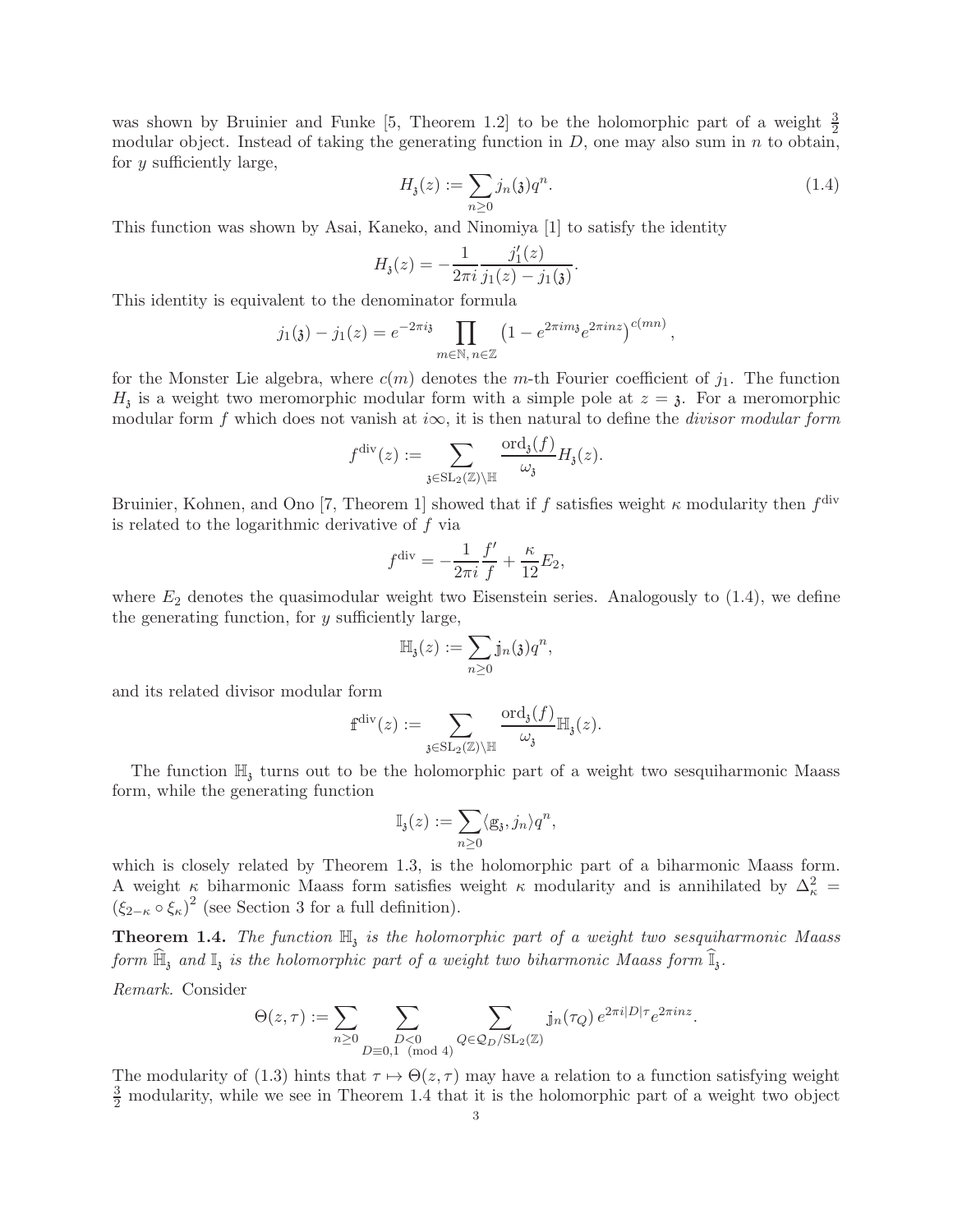as a function of  $z$  (assuming convergence). It should be possible to prove this modularity using the methods from [4] (and which in particular requires generalizing Proposition 1.3 of [4] to include functions which have poles in points of the upper half plane).

As a corollary to Theorem 1.4, one obtains that  $f<sup>div</sup>$  has the modular completion

$$
\widehat{\mathbb{f}}^{\mathrm{div}}(z) := \sum_{\mathfrak{z} \in \mathrm{SL}_2(\mathbb{Z}) \backslash \mathbb{H}} \frac{\mathrm{ord}_{\mathfrak{z}}(f)}{\omega_{\mathfrak{z}}} \widehat{\mathbb{H}}_{\mathfrak{z}}(z).
$$

**Corollary 1.5.** If  $f$  is a meromorphic modular function with constant term one in its Fourier expansion, then the function  $f<sup>div</sup>$  is the holomorphic part of the Fourier expansion of a weight two  $sesquiharmonic\ Mass\ form\ \widehat{\mathbb{f}}^{\text{div}}$ . Moreover we have

$$
\xi_2\left(\widehat{\mathbf{f}}^{\text{div}}\right) = -\frac{1}{2\pi} \log|f|.
$$

The paper is organized as follows. In Section 2, we introduce some special functions. In Section 3, we construct a number of functions and discuss their properties. In Section 4, we determine the shapes of the Fourier and elliptic expansions of the functions defined in Section 3. In Section 6, we compute inner products in order to prove Theorem 1.3. In Section 7, we consider the generating functions of these inner products and prove Theorem 1.4 and Corollary 1.5.

### Acknowledgements

The authors thank Claudia Alfes-Neumann, Stephan Ehlen, and Markus Schwagenscheidt for helpful comments on an earlier version of this paper and the referee for carefully reading our paper.

2. Special functions, Poincar´e series, and polyharmonic Maass forms

2.1. The incomplete gamma function and related functions. We use the principal branch of the complex logarithm, denoted by Log, with the convention that, for  $w > 0$ ,

$$
Log(-w) = log(w) + \pi i,
$$

where  $\log : \mathbb{R}^+ \to \mathbb{R}$  is the natural logarithm.

For  $s, w \in \mathbb{C}$  with  $\text{Re}(w) > 0$ , define the *generalized exponential integral*  $E_s$  (see [8, 8.19.3]) by

$$
E_s(w) := \int_1^{\infty} e^{-wt} t^{-s} dt.
$$

This function is related to the incomplete Gamma function, defined for  $\text{Re}(s) > 0$  and  $w \in \mathbb{C}$  by

$$
\Gamma(s, w) := \int_{w}^{\infty} e^{-t} t^{s} \frac{dt}{t}
$$

via (see [8, 8.19.1])

$$
\Gamma(s, w) = w^s E_{1-s}(w). \tag{2.1}
$$

.

,

Up to a branch cut along the negative real line, the function  $E_1$  may be analytically continued via

$$
E_1(w) = \text{Ein}(w) - \text{Log}(w) - \gamma
$$

(see [8, 6.2.4]), where  $\gamma$  is the Euler-Mascheroni constant and Ein is the entire function given by

$$
Ein(w) := \int_0^w \left(1 - e^{-t}\right) \frac{dt}{t} = \sum_{n \ge 1} \frac{(-1)^{n+1}}{n! n} w^n
$$

The function Ein also appears in the definition of the exponential integral, namely

$$
Ei(w) := -\operatorname{Ein}(-w) + \operatorname{Log}(w) + \gamma.
$$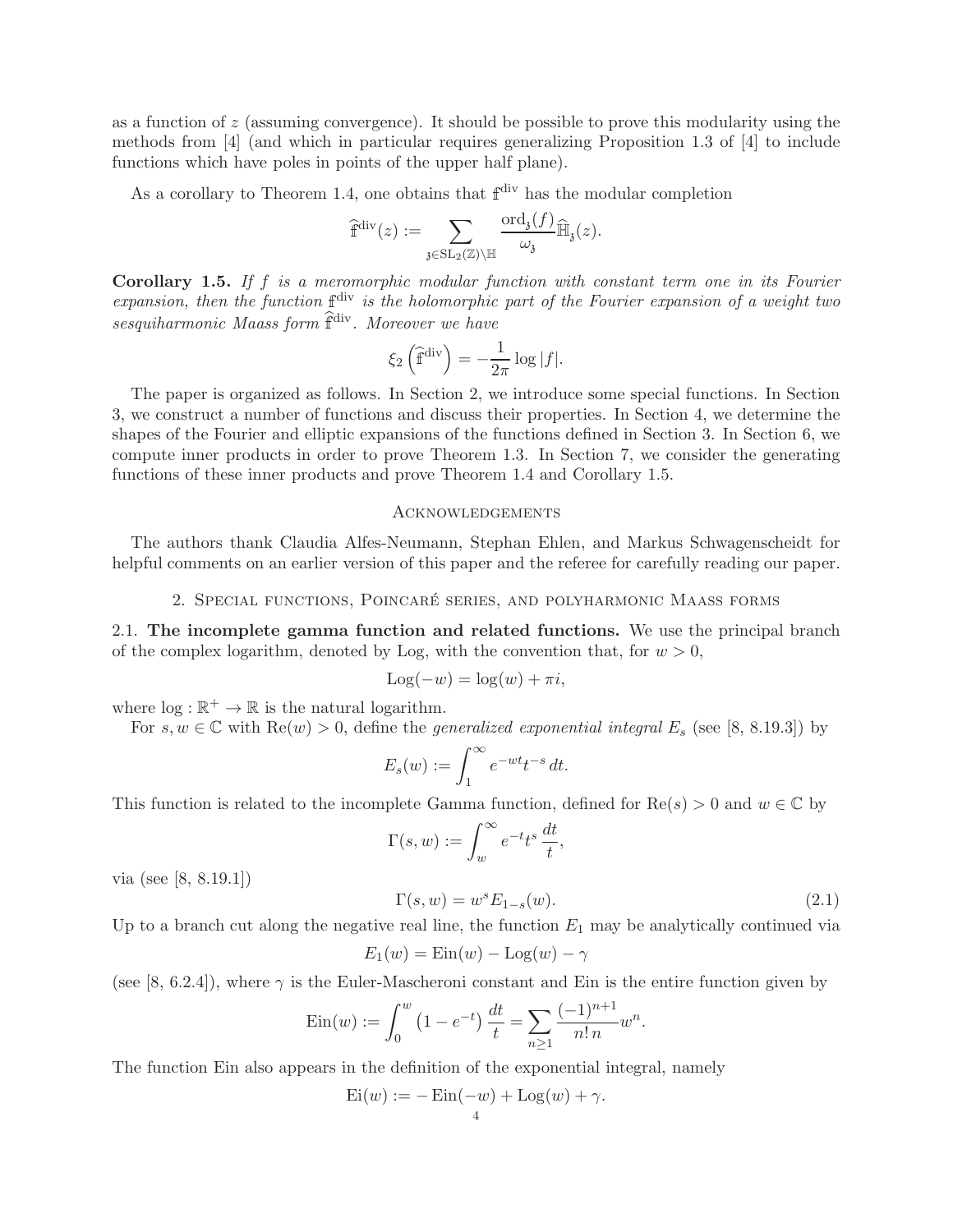In order to obtain a function which is real-valued for  $w \in \mathbb{R} \setminus \{0\}$ , for  $\kappa \in \mathbb{Z}$  it is natural to define

$$
W_{\kappa}(w) := (-2w)^{1-\kappa} \operatorname{Re}(E_{\kappa}(-2w)).
$$

By [3, Lemma 2.4], (2.1), and the fact that  $E_{\kappa}(w) \in \mathbb{R}$  for  $w > 0$ , we obtain the following. **Lemma 2.1.** For  $w > 0$ , we have

$$
W_{\kappa}(w) = (-1)^{1-\kappa} \left( (2w)^{1-\kappa} E_{\kappa}(-2w) + \frac{\pi i}{\Gamma(\kappa)} \right) = \Gamma(1-\kappa, -2w) + \frac{(-1)^{1-\kappa}\pi i}{(\kappa-1)!}.
$$

For  $w < 0$ , we have

$$
W_{\kappa}(w) = \Gamma(1 - \kappa, -2w).
$$

We next define

$$
\mathcal{W}_s(w) := \int_{\text{sgn}(w)\infty}^w W_{2-s}(-t)t^{-s}e^{2t}dt.
$$

A direct calculation shows the following lemma.

**Lemma 2.2.** For  $m \in \mathbb{Z} \backslash \{0\}$  we have

 $\xi_{\kappa}(W_{\kappa}(2\pi my)q^m) = -(-4\pi m)^{1-\kappa}q^{-m}, \qquad \xi_{\kappa}(\mathcal{W}_{\kappa}(2\pi my)q^m) = (2\pi m)^{1-\kappa}W_{2-\kappa}(-2\pi my)q^{-m}.$ In particular,  $W_{\kappa}(2\pi my)q^m$  is annihilated by  $\Delta_{\kappa}$ , and  $\mathcal{W}_{\kappa}(2\pi my)q^m$  is annihilated by  $\xi_{\kappa} \circ \Delta_{\kappa}$ .

We next determine the asymptotic behavior for  $W_{\kappa}$  and  $\mathcal{W}_{\kappa}$ .

**Lemma 2.3.** As  $w \to \pm \infty$ , we have

$$
W_{\kappa}(w) = (-2w)^{-\kappa} e^{2w} + O(w^{-\kappa-1} e^{2w}), \qquad \mathcal{W}_{\kappa}(w) = -2^{\kappa-2} w^{-1} + O(w^{-2}).
$$

Proof. It is not hard to conclude the claims from (see [8, 8.11.2])

$$
\Gamma(1 - \kappa, -2w) = (-2w)^{-\kappa} e^{2w} (1 + O(w^{-1})).
$$

2.2. Polar polyharmonic Maass forms. In this section, we introduce polar polyharmonic Maass forms. Letting  $\xi_{\kappa}^{\ell}$  denote the ξ-operator repeated  $\ell$  times, a polar polyharmonic Maass form on  $SL_2(\mathbb{Z})$  of weight  $\kappa \in 2\mathbb{Z}$  and depth  $\ell \in \mathbb{N}_0$  is a function  $F : \mathbb{H} \to \mathbb{C}$  satisfying the following: (1) For every  $\gamma = \begin{pmatrix} a & b \\ c & d \end{pmatrix} \in SL_2(\mathbb{Z})$ , we have

$$
F|_{\kappa}\gamma(z) := (cz+d)^{-\kappa} F\left(\frac{az+b}{cz+d}\right) = F(z).
$$

- (2) The function F is annihilated by  $\xi_{\kappa}^{\ell}$ .
- (3) For each  $\mathfrak{z} \in \mathbb{H}$ , there exists an  $m_{\mathfrak{z}} \in \mathbb{N}_0$  such that  $\lim_{z \to \mathfrak{z}} (r_{\mathfrak{z}}^{m_{\mathfrak{z}}}(z) F(z))$  exists, where

$$
r_{\mathfrak{z}}(z) := |X_{\mathfrak{z}}(z)| \quad \text{ with } X_{\mathfrak{z}}(z) := \frac{z - \mathfrak{z}}{z - \overline{\mathfrak{z}}}.
$$
 (2.2)

(4) The function F grows at most linear exponentially as  $z \to i\infty$ .

Remark. Note that in (2),  $\xi_{\kappa}^{\ell}$  can be written in terms of  $\Delta_{\kappa}$  if  $\ell$  is even. If a function satisfies (2) (but is not necessarily modular), then we simply call it depth  $\ell$  with respect to the weight  $\kappa$ .

Remark. Note that our notation differs from that in [16]. In particular, if the depth is  $\ell$  in this paper, then it is depth  $\frac{\ell}{2}$  in [16].

We omit the adjective "polar" whenever the only possible singularity occurs at  $i\infty$ . Note that polar polyharmonic Maass forms of depth one are meromorphic modular forms. We call a polar polyharmonic Maass form F of depth two a polar harmonic Maass form and those of depth three are polar sesquiharmonic Maass forms. We call those forms of depth four biharmonic.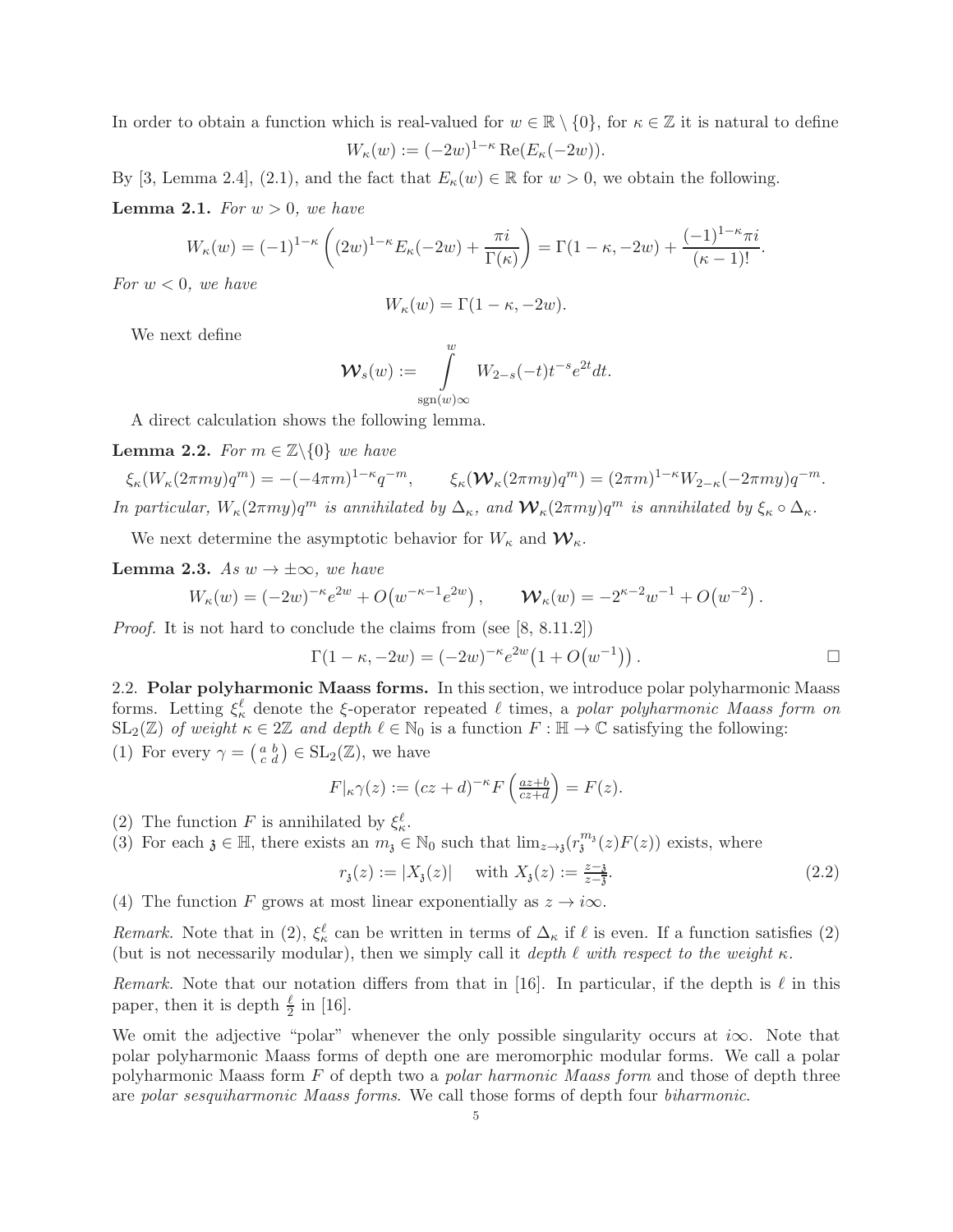2.3. Niebur Poincaré series. We next recall the Niebur Poincaré series [17]

$$
F_m(z,s) := \sum_{\gamma \in \Gamma_\infty \backslash \mathrm{SL}_2(\mathbb{Z})} \varphi_{m,s}(\gamma z), \quad (\mathrm{Re}(s) > 1, m \in \mathbb{Z})
$$

where  $\Gamma_{\infty} := \{ \pm \left( \begin{smallmatrix} 1 & n \\ 0 & 1 \end{smallmatrix} \right) : n \in \mathbb{Z} \}$  and

$$
\varphi_{m,s}(z) := y^{\frac{1}{2}} I_{s-\frac{1}{2}}(2\pi |m|y)e^{2\pi imx}.
$$

Here  $I_{\kappa}$  is the I-Bessel function of order  $\kappa$ . The functions  $s \mapsto F_m(z, s)$  have meromorphic continuations to C and do not have poles at  $s = 1$  [17, Theorem 5]. The functions  $\varphi_{m,s}$  are eigenfunctions under  $\Delta_0$  with eigenvalue  $s(1-s)$ . Hence for any s with Re(s) sufficiently large so that  $z \mapsto F_m(z, s)$ converges absolutely and locally uniformly, we conclude that  $F_m(z, s)$  is also an eigenfunction under  $\Delta_0$  with eigenvalue  $s(1-s)$ . Arguing by meromorphic continuation, we obtain that

$$
\Delta_0(F_m(z,s)) = s(1-s)F_m(z,s)
$$

for any s for which  $F_m(z, s)$  does not have a pole. In particular, one may use this to construct harmonic Maass forms by taking  $s = 1$ . Indeed, by [17, Theorem 6] (note that there is a missing  $(2\pi\sqrt{n})$ , there exists a constant  $\mathcal{C}_n$  such that

$$
2\pi\sqrt{n}F_{-n}(z,1) = j_n(z) + C_n.
$$
\n(2.3)

2.4. Real-analytic Eisenstein series. Throughout the paper, we use various properties of the real-analytic Eisenstein series, defined for  $Re(s) > 1$  by

$$
E(z,s) := \sum_{\gamma \in \Gamma_{\infty} \backslash \mathrm{SL}_2(\mathbb{Z})} \mathrm{Im}(\gamma z)^s.
$$

Via the Hecke trick,  $E(z, s)$  is closely related to the weight two completed Eisenstein series

$$
\widehat{E}_2(z) := 1 - 24 \sum_{m \ge 1} \sigma_1(m) q^m - \frac{3}{\pi y},
$$

where  $\sigma_{\ell}(n) := \sum_{d|n} d^{\ell}$ . The following properties of  $E(z, s)$  and  $\widehat{E}_2(z)$  are well-known.

# Lemma 2.4.

- (1) The function  $s \mapsto E(z, s)$  has a meromorphic continuation to C with a simple pole at  $s = 1$  of residue  $\frac{3}{\pi}$ .
- (2) The function  $z \mapsto E(z, s)$  is an eigenfunction with eigenvalue  $s(1 s)$  under  $\Delta_0$ .
- (3) The function  $\widehat{E}_2$  is a weight two harmonic Maass form which satisfies

$$
\xi_2\left(\widehat{E}_2\right) = \frac{3}{\pi}.
$$

(4) Denoting by  $CT_{s=s_0}(f(s))$  the constant term in the Laurent expansion of the analytic continuation of a function f around  $s = s_0$ , we have

$$
\widehat{E}_2(z) = CT_{s=1} \left( \xi_0(E(z, s)) \right).
$$

In light of Lemma 2.4 (1), it is natural to define, for some  $C \in \mathbb{C}$ ,

$$
\mathcal{E}(z) := \lim_{s \to 1} \left( 4\pi E(z, s) - \frac{12}{s - 1} \right) + \mathcal{C}.
$$
\n(2.4)

Letting  $\zeta(s)$  denote the Riemann zeta function, we specifically choose  $\mathcal{C} := -24\gamma + 24\log(2) + 144\frac{\zeta'(2)}{\pi^2}$  $\pi^2$ so that, by [12, Section II, (2.17) and (2.18)],

$$
\lim_{y \to \infty} \left( \mathcal{E}(z) - 4\pi y + 12\log(y) \right) = 0. \tag{2.5}
$$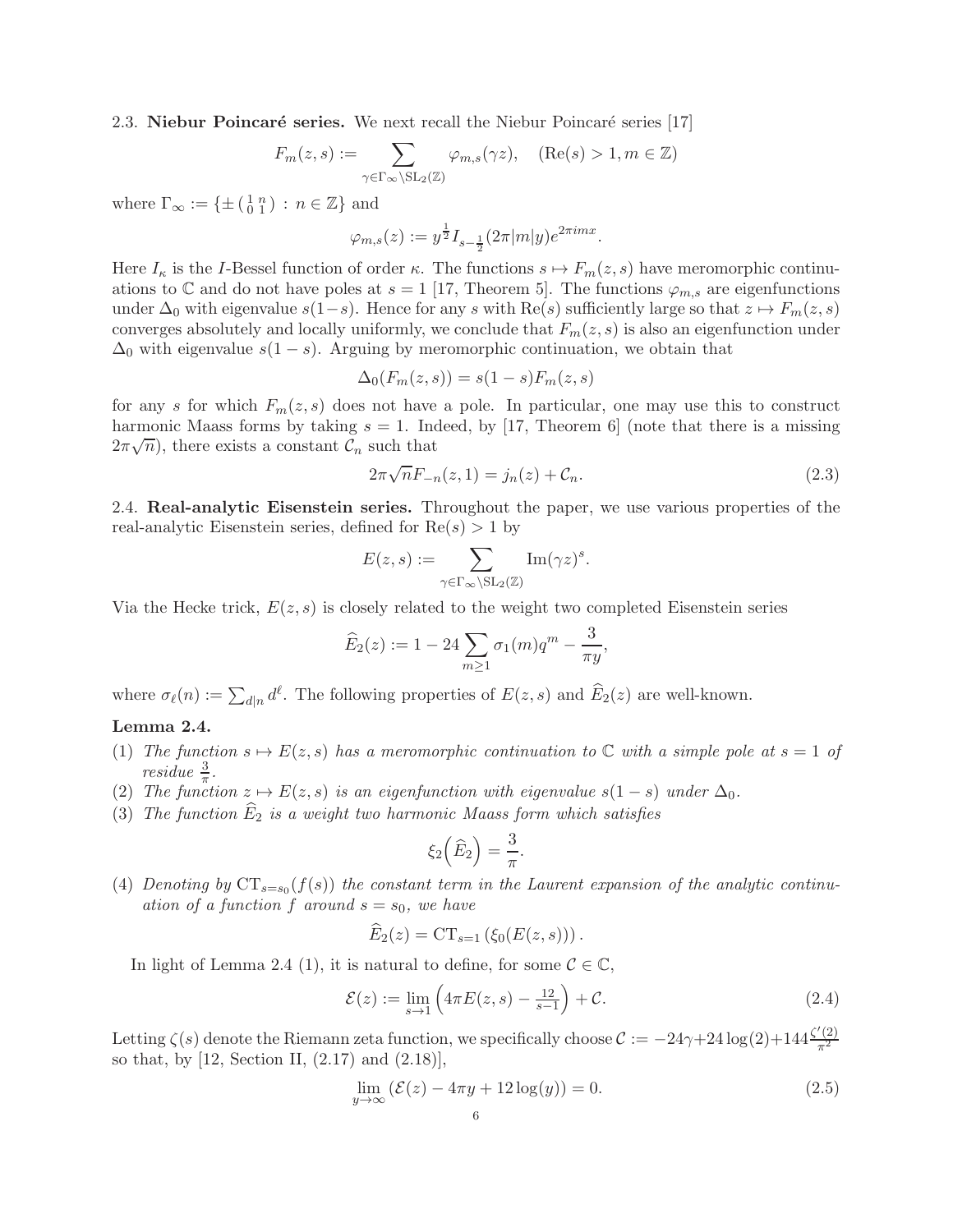#### 3. Construction of the functions

In this section, we construct two weight two biharmonic functions  $\mathbb{G}_3$  and  $\mathbb{J}_n$  satisfying

$$
\xi_2(\mathbb{G}_3) = g_3, \qquad \xi_2 \circ \xi_0 \circ \xi_2(\mathbb{J}_n) = -j_n,\tag{3.1}
$$

where  $g_{\mathfrak{z}}$  is the weight zero sesquiharmonic Maass form that is defined in  $(1.1)$ .

Similarly,  $\mathbb{J}_n$  is constructed to have a singularity at  $i\infty$  such that  $\xi_2(\mathbb{J}_n)$  is the function  $\mathbb{J}_n$  given in the introduction, i.e., the only singularity of  $\mathbb{J}_n$  lies in its biharmonic part.

Recall the automorphic Green's function

$$
G_s(z, \mathfrak{z}) := \sum_{\gamma \in \text{SL}_2(\mathbb{Z})} g_s(z, \gamma \mathfrak{z}). \tag{3.2}
$$

Here, with  $Q_s$  the Legendre function of the second kind, we define

$$
g_s(z, \mathfrak{z}) := -2Q_{s-1}\left(1 + \frac{|z-\mathfrak{z}|^2}{2yy}\right), \quad \mathfrak{z} = x + iy \in \mathbb{H}.
$$

The series (3.2) is convergent for  $\text{Re}(s) > 1$ , is an eigenfunction under  $\Delta_0$  with eigenvalue  $s(1-s)$ , and has a meromorphic continuation to the whole s-plane (see [14, Chapter 7, Theorem 3.5]). For  $\gamma \in SL_2(\mathbb{R})$ ,  $g_s$  satisfies  $g_s(\gamma z, \gamma \mathfrak{z}) = g_s(z, \mathfrak{z})$ , yielding that  $G_s(z, \mathfrak{z})$  is  $SL_2(\mathbb{Z})$ -invariant in z and  $\mathfrak{z}$ .

*Remark.* Using [11, Proposition 5.1] and the Kronecker limit formula,  $G_s(z, \mathfrak{z})$  is related to  $g_i$  by

$$
g_{\mathfrak{z}}(z) = \frac{1}{2} \lim_{s \to 1} \left( G_s(z, \mathfrak{z}) + 4\pi E(\mathfrak{z}, s) \right) - 12. \tag{3.3}
$$

In the next lemma, we collect some other useful properties of  $G_s(z, z)$ .

### Lemma 3.1.

- (1) The function  $s \mapsto G_s(z,\mathfrak{z})$  has a simple pole at  $s = 1$  with residue -12.
- (2) The limit in (3.3) exists.
- (3) The function  $g_3$  is sesquiharmonic with  $\Delta_0(g_3) = 6$ .
- (4) The only singularity of  $g_3$  in  $SL_2(\mathbb{Z})\backslash\mathbb{H}$  is at  $z = 3$  with principal part  $4\omega_3 \log(r_3(z))$ .

To construct  $\mathbb{G}_3$  and  $\mathbb{J}_n$ , we find natural preimages of certain polyharmonic Maass forms, such as  $g_3$ , under the ξ-operator. For this we study the Laurent expansions of eigenfunctions under  $\Delta_{\kappa}$ .

**Lemma 3.2.** Suppose that  $z \mapsto f(z, s)$  is an eigenfunction with eigenvalue  $(s - \frac{\kappa}{2})$  $\frac{\kappa}{2}$ )(1 – s –  $\frac{\kappa}{2}$  $\frac{\kappa}{2}$ ) under  $\Delta_{\kappa}$  and that  $s \mapsto f(z, s)$  is meromorphic. Then for s close to  $1-\frac{\kappa}{2}$  $\frac{\kappa}{2}$ , we have the Laurent expansion

$$
f(z,s) = \sum_{m \gg -\infty} f_m(z) \left(s + \frac{\kappa}{2} - 1\right)^m.
$$

The coefficients  $f_m$  have the following properties:

(1) We have

$$
\Delta_{\kappa}(f_m)=(\kappa-1)f_{m-1}-f_{m-2}.
$$

(2) If  $s \mapsto f(z, s)$  is holomorphic at  $s = 1 - \frac{\kappa}{2}$  $\frac{\kappa}{2}$ , then  $f_0$  (resp.  $f_1$ ) is annihilated by  $\Delta_{\kappa}$  (resp.  $\Delta_{\kappa}^2$ ). (3) If  $z \mapsto f(z, 1 - \frac{\kappa}{2})$  $\frac{\kappa}{2}$ ) vanishes identically, then  $f_1$  is annihilated by  $\Delta_{\kappa}$ .

(4) We have

$$
\xi_{2-\kappa}\left(\mathrm{CT}_{s=1-\frac{\kappa}{2}}\left(\frac{\partial}{\partial s}\xi_{\kappa}(f(z,\overline{s}))\right)\right)=(1-\kappa)\,\mathrm{CT}_{s=1-\frac{\kappa}{2}}(f(z,s))+\mathrm{Res}_{s=1-\frac{\kappa}{2}}(f(z,s)).
$$

Proof. (1) The claim follows using the eigenfunction property by comparing coefficients in the Laurent expansions on both sides of Lemma 3.2 (1).

 $(2)$  By  $(1)$  we have

$$
\Delta_{\kappa}(f_0) = (\kappa - 1)f_{-1} - f_{-2}, \qquad \Delta_{\kappa}(f_1) = (\kappa - 1)f_0 - f_{-1}.
$$
\n(3.4)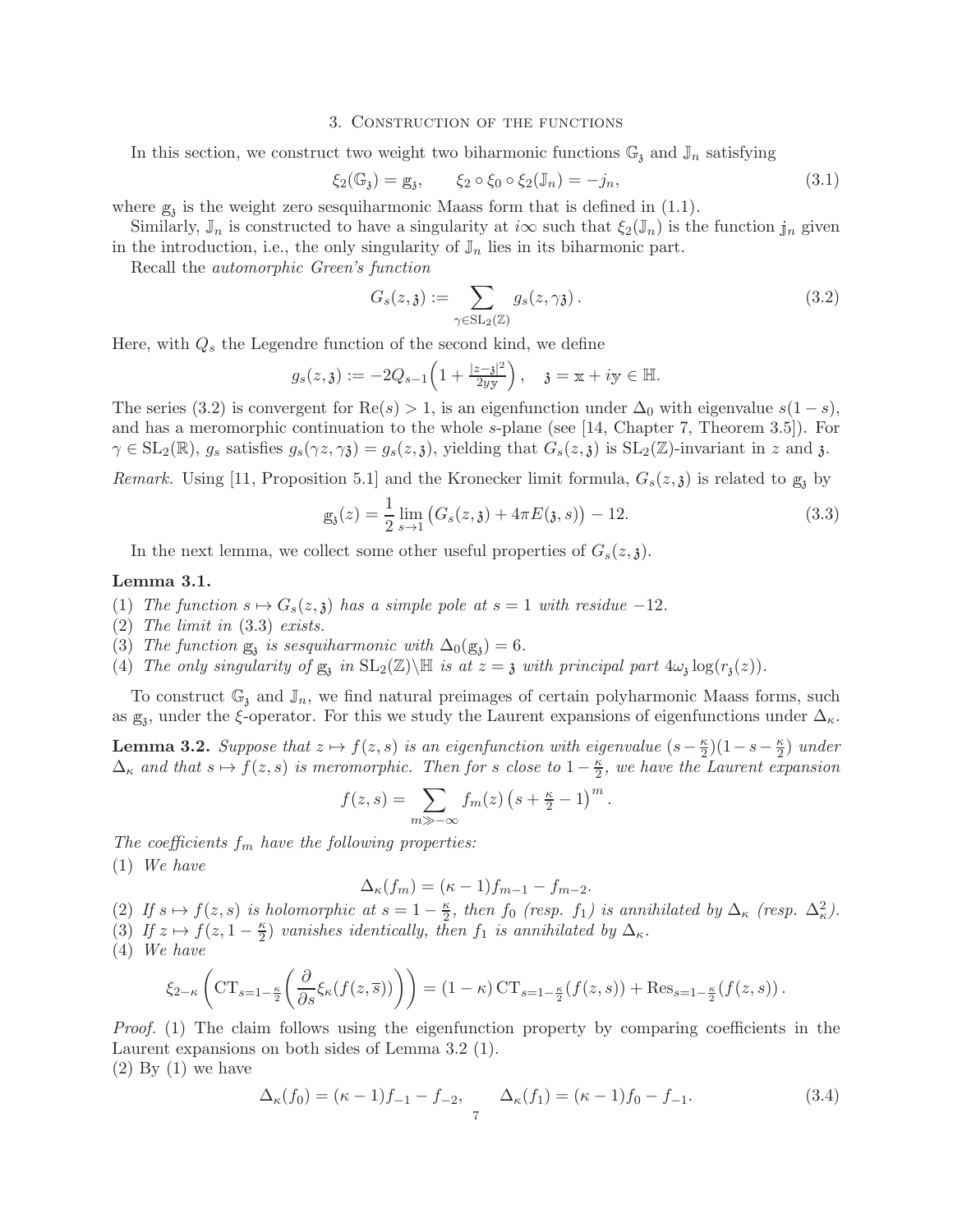Since  $s \mapsto f(z, s)$  is holomorphic at  $s = 1 - \frac{\kappa}{2}$  $\frac{\kappa}{2}$ , we have that  $f_{\ell} = 0$  for  $\ell < 0$ , yielding the claim. (3) The claim follows immediately from (3.4) and the fact that  $f(z, 1-\frac{\kappa}{2})$  $\frac{\kappa}{2}$ ) =  $f_0(z)$  if  $f(z, s)$  is holomorphic at  $s = 1 - \frac{\kappa}{2}$  $\frac{\kappa}{2}$ .

(4) Noting that

$$
f_1(z) = CT_{s=1-\frac{\kappa}{2}}\left(\frac{\partial}{\partial s}f(z,s)\right), \quad f_0(z) = CT_{s=1-\frac{\kappa}{2}}(f(z,s)), \quad f_{-1}(z) = \text{Res}_{s=1-\frac{\kappa}{2}}(f(z,s)),
$$

it is not hard to conclude the statement using (3.4) and the fact that  $1 - \frac{\kappa}{2}$  $\frac{\kappa}{2}$  is real so that

$$
CT_{\overline{s}=1-\frac{\kappa}{2}}\left(\frac{\partial}{\partial \overline{s}}\xi_{\kappa}(f(z,s))\right)=CT_{s=1-\frac{\kappa}{2}}\left(\frac{\partial}{\partial s}\xi_{\kappa}(f(z,\overline{s}))\right).
$$

We are now ready to construct the functions  $\mathbb{G}_3$  and  $\mathbb{J}_n$ . Namely, we set

$$
\mathbb{G}_{\mathfrak{z}}(z) := \frac{1}{2} \mathbb{G}_{\mathfrak{z},1}(z) + \frac{\pi}{6} \left( \overline{\mathcal{E}(\mathfrak{z})} - \overline{\mathcal{C}} - 12 \right) \widehat{E}_2(z), \text{ where } \mathbb{G}_{\mathfrak{z},s}(z) := \frac{\partial}{\partial s} \xi_0(G_{\overline{s}}(z,\mathfrak{z})),\tag{3.5}
$$

$$
\mathbb{J}_n(z) := -\pi \sqrt{n} \mathcal{F}_{-n}(z,1) + \frac{\mathcal{C}_n}{12} \mathbb{E}(z) + a_n \widehat{E}_2(z), \tag{3.6}
$$

where

$$
\mathbb{E}(z) := 4\pi \left[ \frac{\partial}{\partial s} \xi_0(E(z, \overline{s})) \right]_{s=1} + \frac{\pi}{3} \left( \overline{\mathcal{C}} - 12 \right) \widehat{E}_2(z),
$$
  

$$
\mathcal{F}_{-n}(z, s) := \frac{\partial^2}{\partial s^2} \xi_0(F_{-n}(z, \overline{s})) - 2 \frac{\partial}{\partial s} \xi_0(F_{-n}(z, \overline{s}))
$$
(3.7)

with  $\mathcal C$  and  $\mathcal C_n$  given in (2.4) and (2.3), respectively, and with  $a_n$  determined below in Subsection 4.3. Also define auxiliary functions  $\mathcal{G}_3 := \xi_0(\mathcal{g}_3)$ ,  $j_n := \xi_2(\mathbb{J}_n)$ , and  $\mathcal{J}_n := -\xi_0(j_n)$  so that  $(3.1)$  is implied by

$$
\xi_2(\mathbb{G}_3) = g_3,
$$
  $\xi_0(g_3) = \mathcal{G}_3,$   $\xi_2(\mathcal{G}_3) = -6,$  (3.8)

$$
\xi_2(\mathbb{J}_n) = \mathbb{j}_n, \qquad \xi_0(\mathbb{j}_n) = -\mathcal{J}_n, \qquad \xi_2(\mathcal{J}_n) = \mathbb{j}_n. \tag{3.9}
$$

Note that throughout the paper, we are using uppercase blackboard for depth four, lowercase blackboard for depth three, uppercase script for depth two, and standard letters for depth one. The exception to this rule is  $E_2$ , whose notation is standard; the analogous notation for the Eisenstein series may be found by comparing the functions in (3.17) vertically.

**Lemma 3.3.** The functions  $\mathbb{G}_3$  and  $\mathbb{J}_n$  satisfy (3.1) and we have

$$
\xi_2(\mathbb{E}) = \mathcal{E}.\tag{3.10}
$$

*Proof.* Lemma 3.2 (4) with  $f(z, s) = E(z, s)$  and (2.4) yields that

$$
4\pi \xi_2 \bigg( \bigg[ \frac{\partial}{\partial s} \xi_0(E(z, \overline{s})) \bigg]_{s=1} \bigg) = \mathcal{E}(z) - \mathcal{C} + 12.
$$

Combining this with Lemma 2.4 (3) yields (3.10).

Plugging  $f(z, s) = G_s(z, \mathfrak{z})$  into Lemma 3.2 (4) and using Lemma 3.1 (1), we see that

$$
\xi_2(\mathbb{G}_{3,1}(z)) = \text{CT}_{s=1}(G_s(z,3)) + \text{Res}_{s=1}(G_s(z,3)) = \lim_{s \to 1} \left( G_s(z,3) + \frac{12}{s-1} \right) - 12
$$
  
= 2g<sub>3</sub>(z) - \mathcal{E}(3) + \mathcal{C} + 12, (3.11)

by  $(2.4)$  and  $(3.3)$ .

To show the identity for  $\mathbb{J}_n$  in (3.1), first note that if  $s \mapsto f(z, s)$  is holomorphic at  $s = 1$  and  $z \mapsto f(z, s)$  is real-differentiable, then

$$
[\xi_{\kappa}(f(z,\overline{s}))]_{s=1} = \xi_{\kappa}(f(z,1)).
$$
\n(3.12)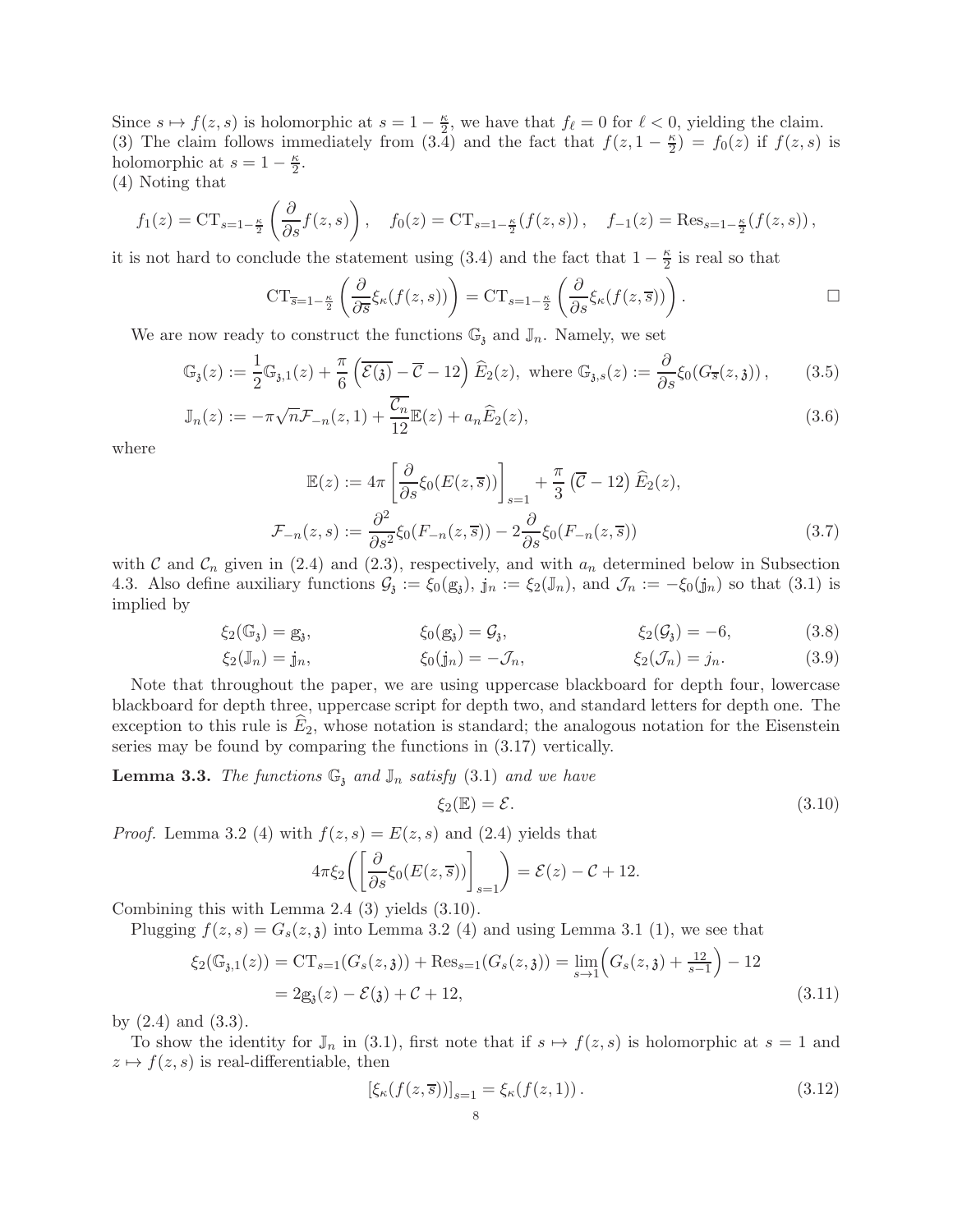Using this and then interchanging the  $\xi$ -operator with differentiation in s and recalling that  $F_{-n}(z, s)$  is an eigenfunction under  $\Delta_0$  with eigenvalue  $s(1-s)$ , we conclude that

$$
\xi_2\left(\left[\frac{\partial^2}{\partial s^2}\xi_0(F_{-n}(z,\overline{s}))\right]_{s=1}\right) = 2F_{-n}(z,1) + 2\left[\frac{\partial}{\partial s}F_{-n}(z,s)\right]_{s=1}.\tag{3.13}
$$

Applying Lemma 3.2 (4) with  $f(z, s) = F_{-n}(z, s)$ , we furthermore have

$$
\xi_2\left(\left[\frac{\partial}{\partial s}\xi_0(F_{-n}(z,\overline{s}))\right]_{s=1}\right) = F_{-n}(z,1). \tag{3.14}
$$

Combining  $(3.13)$  and  $(3.14)$  with the definition  $(3.7)$  then gives

$$
\xi_2(\mathcal{F}_{-n}(z,1)) = 2 \left[ \frac{\partial}{\partial s} F_{-n}(z,s) \right]_{s=1}.
$$
\n(3.15)

Applying  $\xi_0$  to (3.15) and pulling the  $\xi$ -operator inside, we conclude that

$$
\xi_0 \circ \xi_2(\mathcal{F}_{-n}(z,1)) = 2 \left[ \frac{\partial}{\partial s} \xi_0(F_{-n}(z,\overline{s})) \right]_{s=1}.
$$
\n(3.16)

Applying  $\xi_2$  to (3.16) we then obtain from (3.14) and (2.3) that

$$
\xi_2 \circ \xi_0 \circ \xi_2(\mathcal{F}_{-n}(z,1)) = 2F_{-n}(z,1) = (\pi \sqrt{n})^{-1} (j_n(z) + C_n).
$$

The claim then follows, using  $(3.10)$ , Lemma 2.4  $(4)$ , and Lemma 2.4  $(3)$ .

Remark. Combining (3.8) and (3.9) together with (3.10), Lemma 2.4 (3), and Lemma 2.4 (4) yields the following:

$$
\mathbb{G}_{\mathfrak{z}} \xrightarrow{\xi_2} \mathbf{g}_{\mathfrak{z}} \xrightarrow{\xi_0} \mathcal{G}_{\mathfrak{z}} \xrightarrow{\xi_2} -6,
$$
  

$$
\mathbb{J}_n \xrightarrow{\xi_2} \mathbf{j}_n \xrightarrow{\xi_0} -\mathcal{J}_n \xrightarrow{\xi_2} -j_n,
$$
  

$$
\mathbb{E} \xrightarrow{\xi_2} \mathcal{E} \xrightarrow{\xi_0} 4\pi \widehat{E}_2 \xrightarrow{\xi_2} 12.
$$
 (3.17)

In order to determine the principal parts of the polyharmonic Maass forms defined in (3.5) and (3.6), we require the Taylor expansions of  $\varphi_{m,s}$  and  $\xi_0(g_s(z,\zeta))$  around  $s=1$ ; note that the principal parts of the analytic continuations to  $s = 1$  come from the values at  $s = 1$  of the corresponding seeds of the Poincaré series. We compute the first two coefficients of the Taylor expansion of the seeds in the following lemma.

**Lemma 3.4.** Assume that  $n \in \mathbb{N}$ .

(1) We have

$$
\varphi_{-n,s}(z) = f_{-n,0}(z) + f_{-n,1}(z)(s-1) + O((s-1)^2),
$$

where

$$
f_{-n,0}(z) := \frac{1}{2\pi\sqrt{n}} \left( q^{-n} - W_0(-2\pi ny)q^{-n} \right),
$$
  

$$
f_{-n,1}(z) := -\frac{1}{2\pi\sqrt{n}} \left( 2\mathcal{W}_0(-2\pi ny)q^{-n} + E_1(4\pi ny)q^{-n} \right).
$$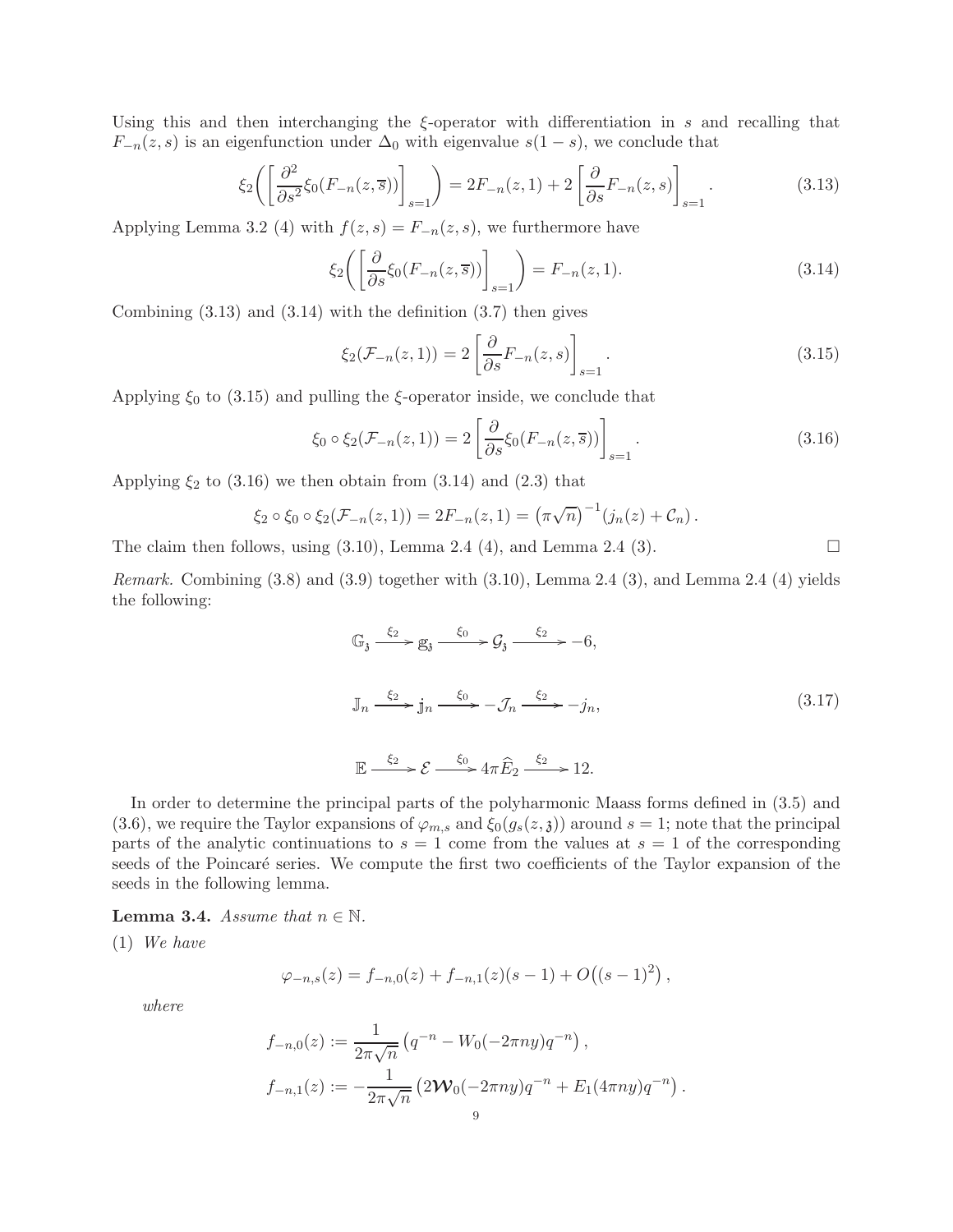(2) We have

$$
\xi_0(g_s(z,\mathfrak{z})) = \mathfrak{g}_{\mathfrak{z},0}(z) + \mathfrak{g}_{\mathfrak{z},1}(z)(s-1) + O((s-1)^2) \,, \tag{3.18}
$$

where

$$
\begin{aligned} \mathfrak{g}_{\mathfrak{z},0}(z) &:= \xi_0(g_1(z,\mathfrak{z}))\,,\\ \mathfrak{g}_{\mathfrak{z},1}(z) &:= \left(\frac{z-\overline{\mathfrak{z}}}{2\sqrt{y}}\right)^{-2}B(r_{\mathfrak{z}}(z))X_{\mathfrak{z}}^{-1}(z),\qquad \text{with } B(r):= \frac{4r^2}{(1-r^2)^2}\left[\frac{\partial}{\partial s}\frac{\partial}{\partial w}Q_{s-1}(w)\right]_{\substack{s=1,\\w=\frac{1+r^2}{1-r^2}}}.\end{aligned}
$$

Moreover, we have

$$
\lim_{r \to 0^+} B(r) = 0. \tag{3.19}
$$

*Proof.* (1) Since  $s \mapsto \varphi_{-n,s}(z)$  is holomorphic at  $s = 1$ , we have a Taylor expansion of the shape (3.7); we next explicitly determine the Taylor coefficients. We obtain  $f_{-n,0}(z) = (2\pi\sqrt{n})^{-1}(q^{-n} - z)$  $\overline{q}^n$ ). Evaluating  $I_{\frac{1}{2}}(w) = \frac{1}{\sqrt{2n}}$  $\frac{1}{2\pi w}(e^w - e^{-w}),$  the claim for  $f_{-n,0}$  then follows by noting that  $\Gamma(1, w) =$  $e^{-w}$  for  $w > 0$  and using Lemma 2.1 to evaluate  $\overline{q}^n = W_0(-2\pi ny)q^{-n}$ .

To determine  $f_{-n,1}$ , we observe that by definition

$$
f_{-n,1}(z) = e^{-2\pi i n x} y^{\frac{1}{2}} \left[ \frac{\partial}{\partial s} I_{s-\frac{1}{2}}(2\pi n y) \right]_{s=1}.
$$

Using  $[8, 10.38.6]$ , we obtain that

$$
\left[\frac{\partial}{\partial s}I_{s-\frac{1}{2}}(w)\right]_{s=1} = -(2\pi w)^{-\frac{1}{2}} \left(E_1(2w)e^w + \text{Ei}(2w)e^{-w}\right).
$$

Hence, plugging in  $w = 2\pi ny$ , we obtain

$$
f_{-n,1}(z) = -\left(2\pi\sqrt{n}\right)^{-1}e^{-2\pi inx}\left(E_1(4\pi ny)e^{2\pi ny} + \text{Ei}(4\pi ny)e^{-2\pi ny}\right).
$$

Using Lemma 2.1, one sees that for  $w > 0$ 

$$
\mathrm{Ei}(w) = W_2\left(\frac{w}{2}\right) + w^{-1}e^w.
$$

Applying integration by parts to the definition of  $\mathcal{W}_0$ , this implies

$$
\mathrm{Ei}(4\pi ny)e^{-4\pi ny}q^{-n} = 2\mathcal{W}_0(-2\pi ny)q^{-n},
$$

from which we conclude the claim.

(2) Define

$$
\mathfrak{g}_s(z,\mathfrak{z}) := \frac{\partial}{\partial s} \xi_0(g_s(z,\mathfrak{z}))\,. \tag{3.20}
$$

By Lemma 3.1 (1), the  $(s-1)^{-1}$  term in the Laurent expansion of  $g_s$  is constant as a function of z, and hence annihilated by  $\xi_0$ . Thus (3.18) is equivalent to showing that  $\mathfrak{g}_1(z,\mathfrak{z}) = \mathfrak{g}_{\mathfrak{z},1}(z)$ . The chain rule yields

$$
\mathfrak{g}_1(z,\mathfrak{z}) = -2 \left[ \frac{\partial}{\partial s} \frac{\partial}{\partial w} Q_{s-1}(w) \right]_{s=1, w=1+\frac{|z-\mathfrak{z}|^2}{2yy}} \xi_0 \left( 1 + \frac{|z-\mathfrak{z}|^2}{2yy} \right). \tag{3.21}
$$

A direct computation gives

$$
\xi_0 \left( 1 + \frac{|z - \mathfrak{z}|^2}{2yy} \right) = -2 \left( \frac{z - \overline{\mathfrak{z}}}{2\sqrt{y}} \right)^{-2} \frac{r_\mathfrak{z}^2(z)}{\left( 1 - r_\mathfrak{z}^2(z) \right)^2} X_\mathfrak{z}^{-1}(z). \tag{3.22}
$$

Since

$$
1 + \frac{|z - \mathfrak{z}|^2}{2yy} = \cosh(d(z, \mathfrak{z})) = \frac{2}{1 - r_{\mathfrak{z}}^2(z)} - 1 = \frac{1 + r_{\mathfrak{z}}^2(z)}{1 - r_{\mathfrak{z}}^2(z)},\tag{3.23}
$$

we conclude that  $\mathfrak{g}_1(z,\mathfrak{z}) = \mathfrak{g}_{\mathfrak{z},1}(z)$ , establishing (3.18).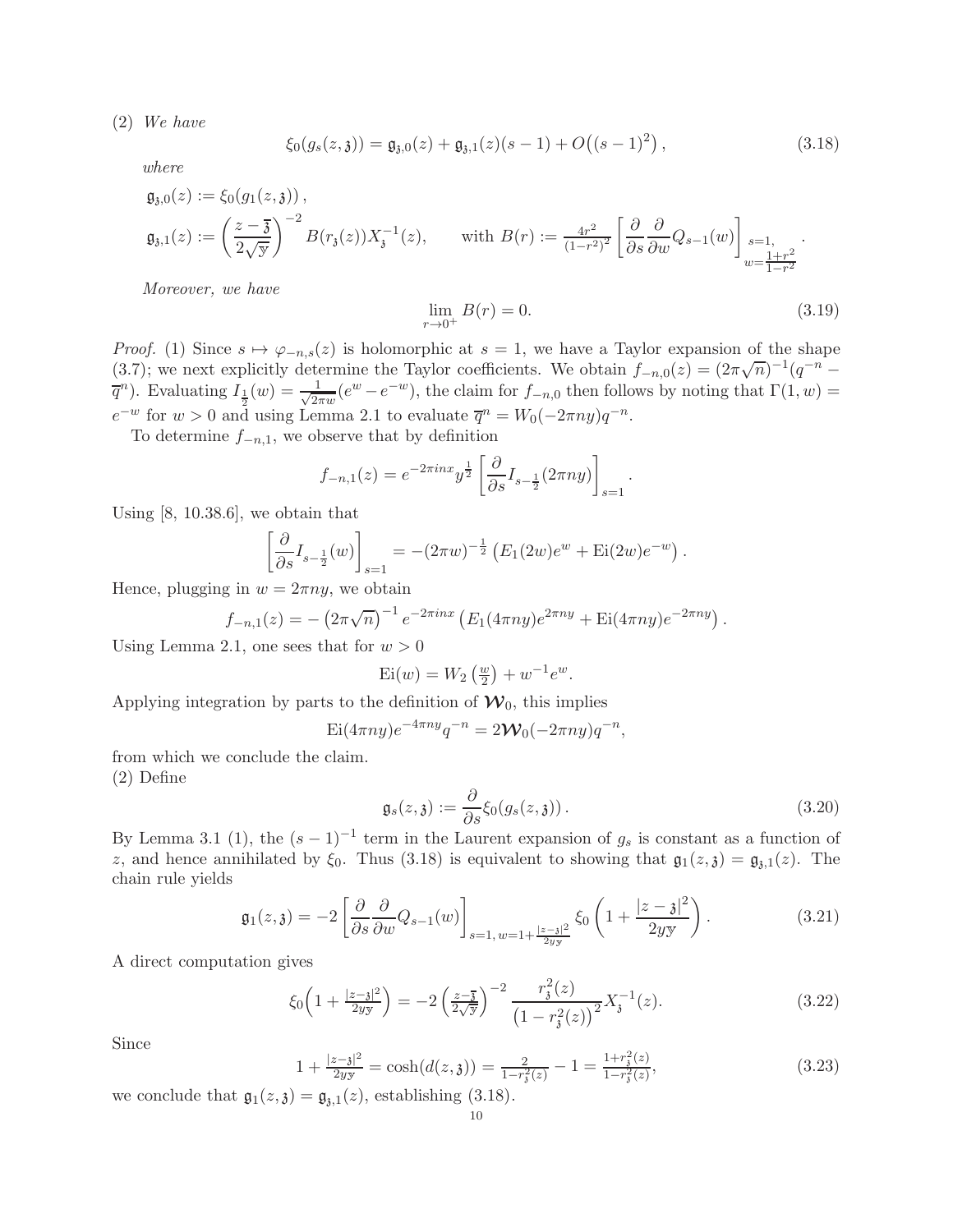To evaluate the limit  $(3.19)$ , we use (see [12, Section II,  $(2.5)$ ])

$$
Q_{s-1}(w) = \int_0^\infty (w + \sqrt{w^2 - 1} \cosh(u))^{-s} du.
$$

It is then not hard to compute

$$
B(r) = -4r \int_0^\infty \frac{1 + \log(1 - r^2) - \log(1 + r^2 + 2r \cosh(u))}{(1 + re^u)^2 (1 + re^{-u})^2} \left( r + \frac{(1 + r^2)}{2} \cosh(u) \right) du. \quad (3.24)
$$

We next determine the limit of this expression as  $r \to 0^+$ . By evaluating

$$
\int_0^\infty \frac{r + \frac{1+r^2}{2}\cosh(u)}{(1+re^u)^2(1+re^{-u})^2} du = \frac{1+4r^2\log(r)-r^4}{4(1-r^2)^3} + O(1),
$$

one can show that the limit of  $(3.24)$  as  $r \to 0^+$  equals

$$
\lim_{r \to 0^+} \left( r \int_0^\infty \frac{\log \left( 1 + re^u \right)}{\left( 1 + re^u \right)^2} e^u du \right) - 1.
$$

The claim then follows by determining that the limit equals 1.  $\Box$ 

## 4. Fourier expansions

In this section, we investigate the shape of the Fourier expansions of biharmonic Maass forms.

4.1. Fourier expansions of sesquiharmonic Maass forms. The following shapes of Fourier expansions for sesquiharmonic Maass forms follow by Lemmas 2.2 and 2.3.

**Lemma 4.1.** If M is translation-invariant, sesquiharmonic of weight  $\kappa \in \mathbb{Z} \setminus \{1\}$ , and grows at most linear exponentially at i $\infty$ , then for  $y \gg 0$  we have  $\mathcal{M} = \mathcal{M}^{++} + \mathcal{M}^{+-} + \mathcal{M}^{--}$ , where

$$
\mathcal{M}^{++}(z) := \sum_{m \gg -\infty} c_{\mathcal{M}}^{++}(m) q^m,
$$
  

$$
\mathcal{M}^{+-}(z) := c_{\mathcal{M}}^{+-}(0) y^{1-\kappa} + \sum_{\substack{m \ll \infty \\ m \neq 0}} c_{\mathcal{M}}^{+-}(m) W_{\kappa}(2\pi my) q^m,
$$
  

$$
\mathcal{M}^{--}(z) := c_{\mathcal{M}}^{--}(0) \log(y) + \sum_{\substack{m \gg -\infty \\ m \neq 0}} c_{\mathcal{M}}^{--}(m) \mathcal{W}_{\kappa}(2\pi my) q^m.
$$

Moreover, M is harmonic if and only if  $\mathcal{M}^{--}(z) = 0$ .

4.2. Fourier expansions of biharmonic Maass forms. A direct calculation gives the following shape of the constant term of the biharmonic part of the Fourier expansion.

**Lemma 4.2.** The constant term of the Fourier expansion of a weight  $\kappa \in \mathbb{Z}\backslash\{1\}$  biharmonic Maass form F has the shape

$$
c_F^{+++}(0) + c_F^{+++}(0)y^{1-\kappa} + c_F^{+--}(0)\log(y) + c_F^{---}(0)y^{1-\kappa}(1+(\kappa-1)\log(y)). \tag{4.1}
$$

Moreover, we have

$$
\xi_{\kappa}(y^{1-\kappa}(1+(\kappa-1)\log(y))) = -(\kappa-1)^2 \log(y).
$$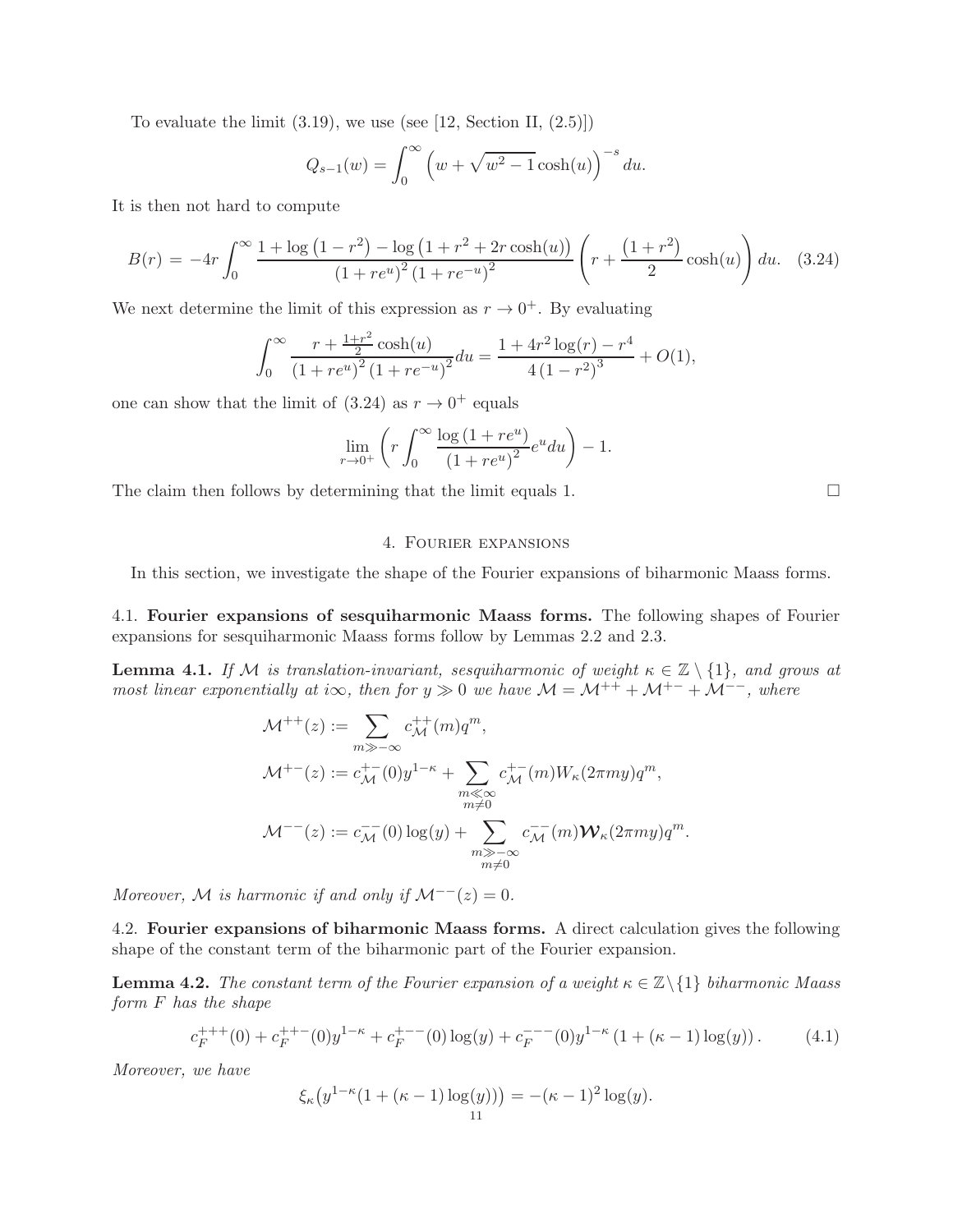4.3. Fourier expansions of the functions from Section 3. We now determine the shapes of the Fourier expansions of the functions from Section 3. For this, we complete the definition (3.6) by fixing  $a_n$ . Specifically, since Lemma 2.4 (3) implies that  $\xi_2(a_n\widehat{E}_2) = \frac{3}{\pi}\overline{a_n}$  is a constant, we may choose  $a_n$  so that the constant term of the holomorphic part of the Fourier expansion of  $\mathbf{j}_n$  vanishes for  $n \neq 0$  and the constant term is 1 for  $n = 0$ . For  $n = 0$  we must verify that the holomorphic part of the constant term is indeed equal to 1 in the explicit formula  $j_0(z) = \frac{1}{6} \log(y^6 |\Delta(z)|) + 1$ . For this, we use the product expansion of  $\Delta$  to show that as  $y \to \infty$ 

$$
\frac{1}{6}\log (y^6|\Delta(z)|) + 1 = 1 - \frac{\pi}{3}y + \log(y) + o(1).
$$
 (4.2)

### Lemma 4.3.

(1) There exist  $c_{j_n}(m)$ ,  $c_{\mathcal{J}_n}^+(m)$ ,  $c_{j_n}^{++}(m)$ ,  $c_{j_n}^{++}(m)$ , and  $c_{j_n}^{--}(m) \in \mathbb{C}$  such that

$$
j_n(z) = q^{-n} + \sum_{m\geq 1} c_{j_n}(m)q^m,
$$
  
\n
$$
\mathcal{J}_n(z) = \sum_{m\geq 0} c_{\mathcal{J}_n}^+(m)q^m + 4\pi n \delta_{n\neq 0} W_2(2\pi n y)q^n - \delta_{n=0} \frac{1}{y} + \sum_{m\leq -1} c_{\mathcal{J}_n}^-(m) W_2(2\pi m y)q^m,
$$
  
\n
$$
j_n(z) = \delta_{n=0} + \sum_{m\geq 1} c_{j_n}^{++}(m)q^m + c_{j_n}^{+-}(0)y + \sum_{m\leq -1} c_{j_n}^{+-}(m) W_0(2\pi m y)q^m
$$
  
\n
$$
+ \delta_{n=0} \log(y) + 2\delta_{n\neq 0} \mathcal{W}_0(-2\pi n y)q^{-n} + \sum_{m\geq 1} c_{j_n}^{--}(m) \mathcal{W}_0(2\pi m y)q^m.
$$

Here  $\delta_S := 1$  if some statement S is true and 0 otherwise.

(2) There exist constants  $c_{g_3}^{++}(m)$ ,  $c_{g_3}^{+-}(m)$ ,  $c_{g_4}^{++}(m)$ ,  $c_{g_5}^{++-}(m)$ , and  $c_{g_5}^{+--}(m) \in \mathbb{C}$  such that for y sufficiently large

$$
G_{3}(z) = -4\pi \sum_{m\geq 1} m \overline{c_{g_{3}}^{+-}(-m)} q^{m} + \frac{6}{y},
$$
  
\n
$$
g_{3}(z) = \sum_{m\geq 1} c_{g_{3}}^{++}(m) q^{m} + \sum_{m\leq -1} c_{g_{3}}^{+-}(m) W_{0}(2\pi my) q^{m} + 6 \log(y),
$$
  
\n
$$
\mathbb{G}_{3}(z) = \sum_{m\geq 0} c_{g_{3}}^{+++}(m) q^{m} + \sum_{m\leq -1} c_{g_{3}}^{++-}(m) W_{2}(2\pi my) q^{m}
$$
  
\n
$$
- \frac{6}{y} (1 + \log(y)) + \sum_{m\geq 1} c_{g_{3}}^{+--}(m) \mathbb{W}_{2}(2\pi my) q^{m}.
$$

(3) There exist constants  $c_{\mathbb{E}}^{+++}(m)$ ,  $c_{\mathbb{E}}^{++-}(m)$ ,  $c_{\mathbb{E}}^{+--}(m)$ ,  $c_{\mathcal{E}}^{++-}$  $\varepsilon^{++}(m)$ , and  $c_{\mathcal{E}}^{+-}$  $\mathcal{E}^+(m) \in \mathbb{C}$  such that  $\xi_0(\mathcal{E}(z)) = 4\pi \widehat{E}_2(z) = 4\pi \sum$  $m \geq 0$  $c_{E_2}(m)q^m - \frac{12}{u}$  $\frac{y}{y}$ ,  $\mathcal{E}(z) = \sum$  $m \geq 1$  $c_{\mathcal{E}}^{++}$  $E^{++}(m)q^m + 4\pi y + \sum$  $m \leq -1$  $c_{\mathcal{E}}^{+-}$  $E^{+}$  (m)  $W_0(2\pi my)q^m - 12\log(y)$ ,  $\mathbb{E}(z) = \sum$  $m \geq 0$  $c_{\mathbb{E}}^{+++}(m)q^m + \sum$  $m \leq -1$  $c_{\mathbb{E}}^{++-}(m)W_2(2\pi my)q^m$  $+4\pi \log(y)+\sum$  $m \geq 1$  $c_{\mathbb{E}}^{+--}(m)\bm{\mathcal{W}}_2(2\pi my)q^m+\frac{12}{m}$  $\frac{dy}{y}(1+\log(y)).$ 

*Proof.* (1) Since the expansion for  $j_n$  is well-known, it is enough to show the expansion for  $j_n$ . The expansion for  $\mathcal{J}_n$  then follows by applying  $\xi_0$ , employing (3.9) and Lemma 2.2. We now use (3.15),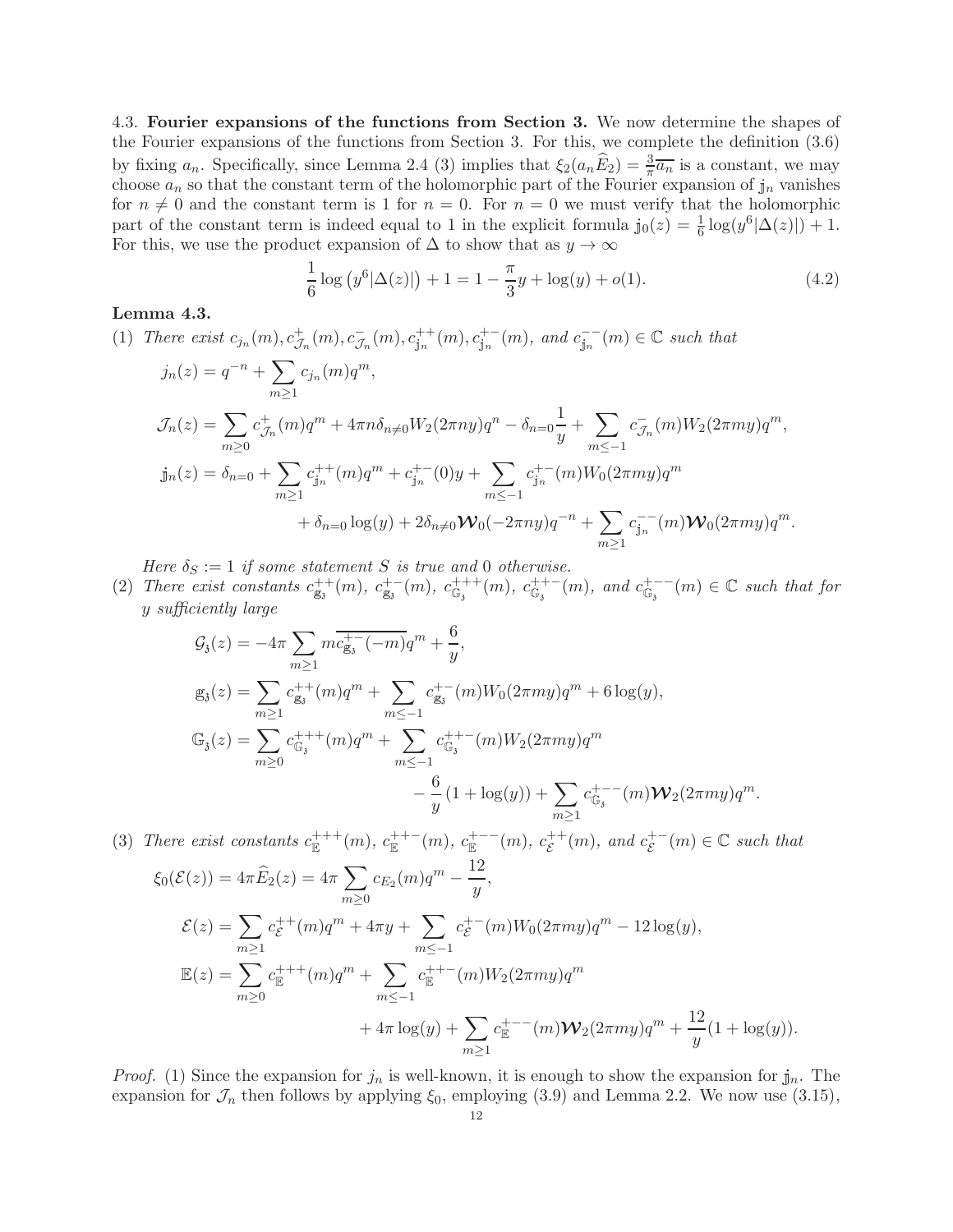then apply  $\frac{\partial}{\partial s}$  to the Fourier expansion of  $F_{-n}(z, s)$  given in [17, Theorem 1], and employ Lemma 3.4 (1) to determine the contribution to the principal part from the first term in (3.6). Combining this with  $(2.4)$  and  $(3.10)$ , we see that the principal part of  $j_n$  is the growing part of

$$
c_{j_n}^{+-}(0)y + \delta_{n=0}\log(y) + \delta_{n\neq 0}\left(2\mathcal{W}_0(-2\pi ny)q^{-n} + E_1(4\pi ny)q^{-n}\right). \tag{4.3}
$$

However, by (2.1) and the asymptotic growth of the incomplete gamma function [8, 8.11.2],  $E_1(4\pi ny)q^{-n}$  decays exponentially as  $y \to \infty$  and thus does not contribute to the principal part. The constant term of the holomorphic part of  $\mathbf{j}_n$  is determined by the choice of  $a_n$ . In the special case  $n = 0$ , the evaluation  $c_{j_0}^{+-}(0) = -\frac{\pi}{3}$  $\frac{\pi}{3}$  implies that (4.3) matches (4.2).

(2) We first claim that  $g_3(z) - 6 \log(y)$  vanishes as  $y \to \infty$ . By [12, Section II, (2.19)] we have

$$
G_s(z, \mathfrak{z}) = \frac{4\pi}{1 - 2s} y^{1 - s} E(\mathfrak{z}, s) + O_s(e^{-y}) \quad (\text{as } y \to \infty), \tag{4.4}
$$

where the error has no pole at  $s = 1$ . Combining (4.4) with (3.11) and (2.4) implies that

$$
g_{\mathfrak{z}}(z) = \lim_{s \to 1} \left( 2\pi \left( \frac{y^{1-s}}{1-2s} + 1 \right) E(\mathfrak{z}, s) \right) - 12 + O(e^{-y}) \quad \text{as } y \to \infty. \tag{4.5}
$$

From [12, p. 241, second displayed formula], we have

$$
2\pi E(\mathfrak{z},s) = \frac{6}{s-1} + O(1), \qquad 1 + \frac{y^{1-s}}{1-2s} = (\log(y) + 2)(s-1) + O_y((s-1)^2),
$$

and hence the right-hand side of  $(4.5)$  equals  $6 \log(y) + O(e^{-y})$ . We conclude from  $(4.5)$  that  $g_3(z) - 6 \log(y)$  vanishes as  $y \to \infty$ .

Since the sesquiharmonic part of  $g_3$  is  $6 \log(y)$  by Lemma 3.1 (3), the expansion for  $g_3$  follows from the expansion in Lemma 4.1 by comparing the asymptotics in Lemma 2.3 with (4.5). The expansion for  $\mathcal{G}_3$ , then follows by applying  $\xi_0$  and using Lemma 2.2.

Finally, by explicitly computing a pre-image under  $\xi_2$  of the sesquiharmonic part of  $g_3$ , we conclude that the biharmonic part of the expansion of  $\mathbb{G}_{\mathfrak{z}}(z)$  is  $-6(1 + \log(y))y^{-1}$ . Subtracting this from  $\mathbb{G}_3$  yields a sesquiharmonic function which is bounded as  $y \to \infty$  by (4.4) and (3.5). We may thus use Lemma 4.1 and note the asymptotics in Lemma 2.3 to compute the shape of the rest of the expansion.

(3) The fact that  $\xi_0(\mathcal{E}) = 4\pi \widehat{E}_2$  follows from Lemma 2.4 (4). Using Lemma 2.3, we obtain the claim for  $\mathcal E$  directly from (2.5). Noting the relationship (3.10) between  $\mathbb E$  and  $\mathcal E$  together with  $\xi_2(y^{-1}) = -1$  and  $\xi_2(\log(y)) = y$ , the constant term of E is then obtained by Lemma 4.2. After subtracting this term, the remaining function is sesquiharmonic and we obtain the Fourier expansion of  $\mathbb E$  by Lemma 4.1 and Lemma 2.3.

### 5. Elliptic expansions

5.1. Elliptic expansions of polyharmonic Maass forms. For a weight  $\kappa$  non-holomorphic modular form F, the *elliptic expansion* around the point  $\mathfrak{z} \in \mathbb{H}$  is the unique expansion of the type

$$
F(z) = \left(\frac{z-\overline{\mathfrak{z}}}{2\sqrt{y}}\right)^{-\kappa} \sum_{m\in\mathbb{Z}} c_{F,\mathfrak{z}}(r_{\mathfrak{z}}(z);m)\, X_{\mathfrak{z}}^m(z),\qquad r_{\mathfrak{z}}(z)\ll 1,
$$

where  $r<sub>3</sub>$  and  $X<sub>3</sub>$  are defined in (2.2). If F is a polar polyharmonic Maass form of depth  $\ell$ , then  $c_{F, \mathfrak{z}}(r; m)$  satisfies a differential equation with  $\ell$  independent solutions for each  $m \in \mathbb{Z}$ . We choose a basis of solutions  $B_{\kappa,j}(r;m)$  for  $1 \leq j \leq \ell$  such that  $(z-\overline{\mathfrak{z}})^{-\kappa}B_{\kappa,j}(r_{\mathfrak{z}}(z);m)X_{\mathfrak{z}}^m(z)$  has depth j, i.e.,  $j \in \mathbb{N}_0$  is minimal with

$$
\xi_{\kappa,z}^j \left( \left( \frac{z-\overline{3}}{2\sqrt{y}} \right)^{-\kappa} B_{\kappa,j}(r_\mathfrak{z}(z);m) \, X_\mathfrak{z}^m(z) \right) = 0.
$$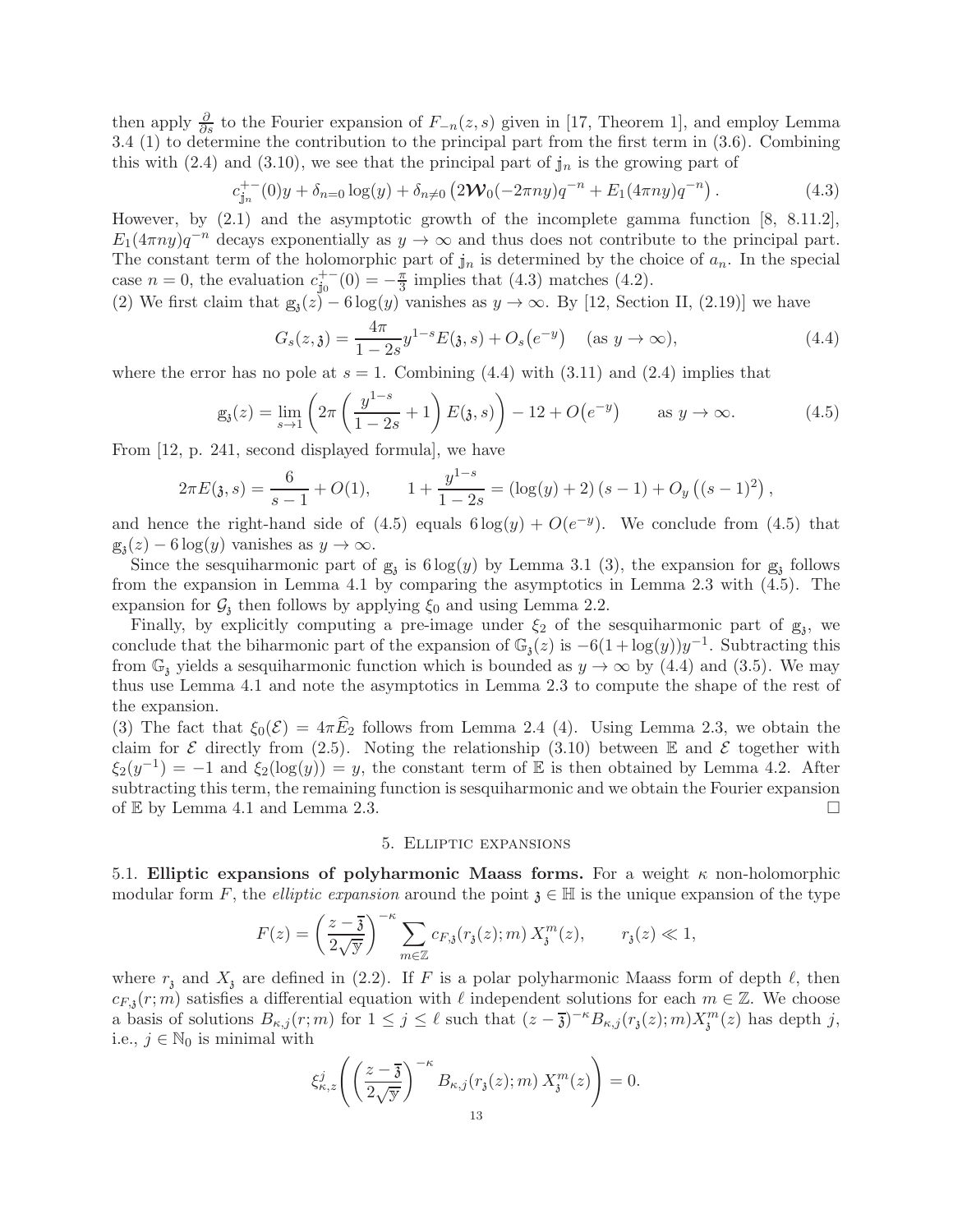We then write, iterating "+"  $\ell - j$  times and "-" j - 1 times,

$$
c_{F,\mathfrak{z}}(r_{\mathfrak{z}}(z);m) = \sum_{j=1}^{\ell} c_{F,\mathfrak{z}}^{+...+-...-}(m) B_{\kappa,j}(r_{\mathfrak{z}}(z);m).
$$

A direct calculation gives the following lemma.

**Lemma 5.1.** Let  $g_m : (0,1) \to \mathbb{R}$  be a differentiable function and define

$$
f_m(z) := \left(\frac{z-\overline{\mathfrak{z}}}{2\sqrt{\mathfrak{y}}}\right)^{-\kappa} g_m(r_{\mathfrak{z}}(z))X_{\mathfrak{z}}^m(z).
$$

Then the following hold.

(1) For  $\kappa \in \mathbb{Z}$ , we have

$$
\xi_{\kappa}(f_m(z)) = -\frac{1}{2} \left( \frac{z-\overline{\mathfrak{z}}}{2\sqrt{\mathfrak{y}}} \right)^{\kappa-2} \left( 1 - r_{\mathfrak{z}}^2(z) \right)^{\kappa} r_{\mathfrak{z}}^{2m+1}(z) g'_m(r_{\mathfrak{z}}(z)) X_{\mathfrak{z}}^{-m-1}(z),
$$

(2) The function  $f_m$  has depth j if and only if there exist  $a_\ell$  ( $1 \leq \ell \leq j-1$ ) with  $a_{j-1} \neq 0$  for which

$$
g'_m(r) = (1 - r^2)^{-\kappa} r^{-2m-1} \sum_{\ell=1}^{j-1} a_{\ell} B_{2-\kappa,\ell}(r; -m-1).
$$

By Lemma 5.1 (2), one may choose  $B_{\kappa,j}(r;m)$  such that, for some  $C_m \neq 0$ ,

$$
B'_{\kappa,j}(r;m) = C_m \left(1 - r^2\right)^{-\kappa} r^{-2m-1} B_{2-\kappa,j-1}(r; -m-1). \tag{5.1}
$$

This uniquely determines  $r \mapsto B_{\kappa,j}(r;m)$  up to an additive constant. If  $B_{\kappa,j}(r;m)$  satisfies (5.1) and f has depth j, then we say that f has pure depth j if there exist constants  $c_3(m) \in \mathbb{C}$  such that

$$
f(z) = (z - \overline{\mathfrak{z}})^{-\kappa} \sum_{m \in \mathbb{Z}} c_{\mathfrak{z}}(m) B_{\kappa, j}(r; m) X_{\mathfrak{z}}^{m}(z).
$$

Since any function f of depth  $\ell$  naturally (and uniquely) splits into  $f = \sum_{j=1}^{\ell} f_j$  with  $f_j$  of pure depth j, we call  $f_j$  the depth j part of the elliptic expansion of f.

5.2. General elliptic expansions of sesquiharmonic Maass forms. We next explicitly choose a basis of functions  $B_{\kappa,j}(r;m)$  in the special case that F is sesquiharmonic. For this we define

$$
B_{\kappa,2}(r;m) := \beta_{t_0}(1-r^2; 1-\kappa, -m), \qquad B_{\kappa,3}(r;m) := \beta_{\kappa-1,-m}(r), \qquad 0 < t_0, r < 1 \tag{5.2}
$$

with

$$
\beta_{t_0}(r;a,b) := -\int_r^{1-t_0} t^{a-1} (1-t)^{b-1} dt - \sum_{\substack{n\geq 0 \\ n \neq -b}} \frac{(-1)^n}{n+b} {a-1 \choose n} t_0^{n+b} - (-1)^b \delta_{a \in \mathbb{N}} \delta_{0 \leq -b < a} \log(t_0),
$$
\n
$$
\beta_{a,b}(r) := -2 \int_0^r t^{2b-1} (1-t^2)^{-a-1} \beta_{t_0} (1-t^2; a, 1-b) dt.
$$

It turns out that  $\beta_{t_0}$  is independent of the choice of  $t_0$  (see Lemma 5.4 below). We however leave the dependence in the notation to distinguish it from the incomplete beta function.

**Definition 5.2.** We say that a function M has *finite order* at  $\chi$  if there exists  $m_0 \in \mathbb{R}$  such that  $r_j^{m_0}(z) \mathcal{M}(z)$  does not have a singularity at  $\mathfrak{z}$ .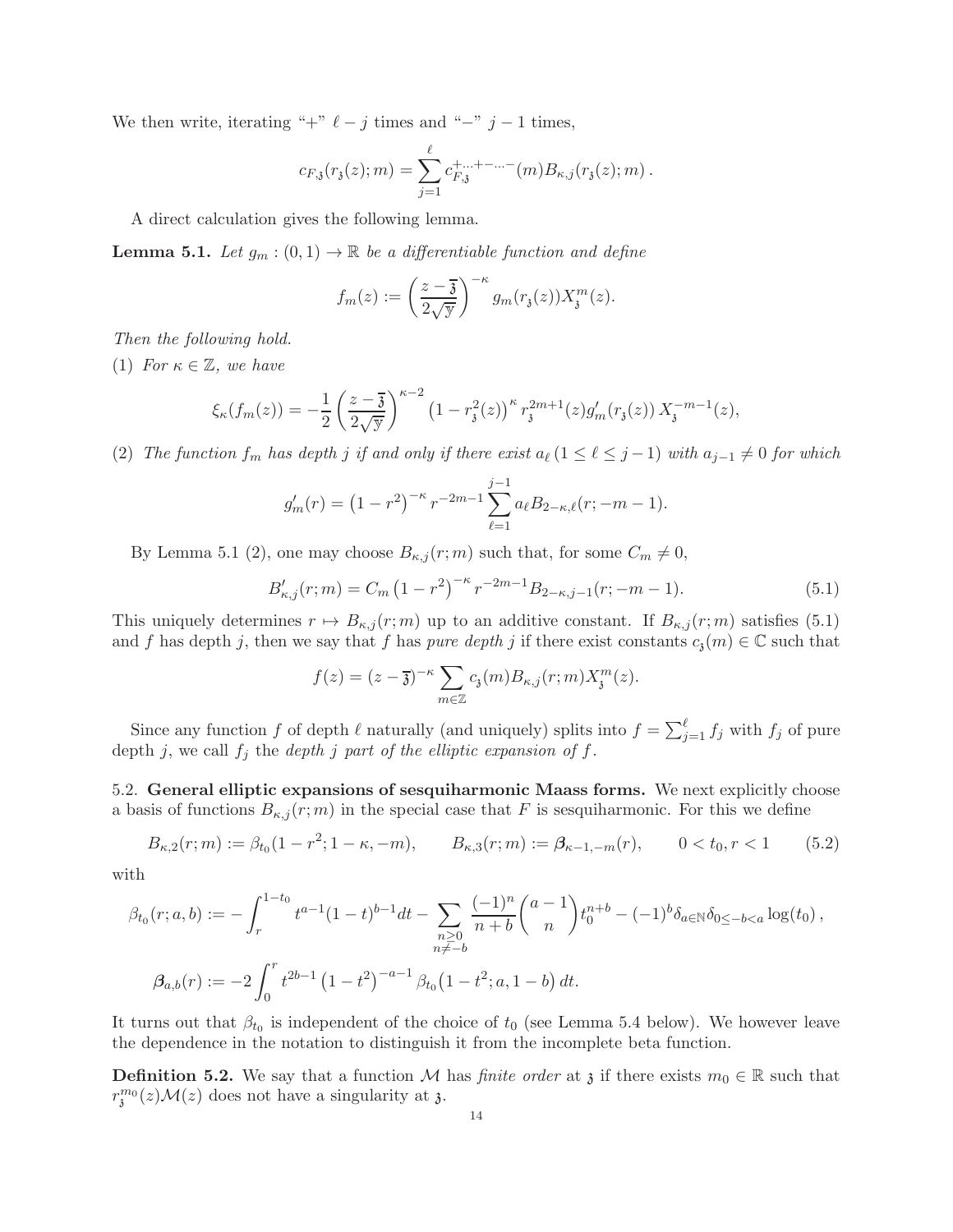**Lemma 5.3.** If M is sesquiharmonic of weight  $\kappa$  and has singularities of finite order, then it has an expansion of the type  $\mathcal{M} = \mathcal{M}_3^{++} + \mathcal{M}_3^{+-} + \mathcal{M}_3^{--}$  for  $r_3(z)$  sufficiently small with

$$
\mathcal{M}_{\mathfrak{z}}^{++}(z) := \left(\frac{z-\overline{\mathfrak{z}}}{2\sqrt{y}}\right)^{-\kappa} \sum_{m \gg -\infty} c_{\mathcal{M},\mathfrak{z}}^{++}(m) X_{\mathfrak{z}}^m(z),
$$
\n
$$
\mathcal{M}_{\mathfrak{z}}^{+-}(z) := \left(\frac{z-\overline{\mathfrak{z}}}{2\sqrt{y}}\right)^{-\kappa} \sum_{m \ll \infty} c_{\mathcal{M},\mathfrak{z}}^{+-}(m) \beta_{t_0} \left(1 - r_{\mathfrak{z}}^2(z); 1 - \kappa, -m\right) X_{\mathfrak{z}}^m(z),
$$
\n
$$
\mathcal{M}_{\mathfrak{z}}^{--}(z) := \left(\frac{z-\overline{\mathfrak{z}}}{2\sqrt{y}}\right)^{-\kappa} \sum_{m \gg -\infty} c_{\mathcal{M},\mathfrak{z}}^{-}(m) \beta_{\kappa-1,-m}(r_{\mathfrak{z}}(z)) X_{\mathfrak{z}}^m(z)
$$

for some constants  $c_{\mathcal{M}}^{++}$  $\mathcal{L}_{\mathcal{M}_{3}}^{++}(m), c_{\mathcal{M}_{3}}^{+-}(m),$  and  $c_{\mathcal{M}_{3}}^{--}(m) \in \mathbb{C}$ . Moreover, the special functions in this expansion, i.e, those given in (5.2), satisfy (5.1) with  $C_m = -2$ .

*Proof.* We use Lemma 5.1 with  $g_m = g_{m,j}$ , where for  $j \in \{1, 2, 3\}$  we define

$$
g_{m,1}(r) := 1,
$$
  $g_{m,2}(r) := \beta_{t_0} (1 - r^2; 1 - \kappa, -m),$   $g_{m,3}(r) := \beta_{\kappa-1,-m}(r).$ 

We show that  $\xi_{\kappa}^3$  annihilates the corresponding functions  $f_m = f_{m,j}$  and  $f_{m,j}$  has depth j. Clearly  $f_1$  has depth one as it is meromorphic. Computing

$$
g'_{m,2}(r) = -2r \left[ \frac{\partial}{\partial w} \beta_{t_0}(w; 1 - \kappa, -m) \right]_{w=1-r^2} = -2 \left( 1 - r^2 \right)^{-\kappa} r^{-2m-1},\tag{5.3}
$$

we see from Lemma 5.1 (1) that

$$
\xi_{\kappa}(f_{m,2}(z)) = \left(\frac{z-\overline{3}}{2\sqrt{y}}\right)^{\kappa-2} X_{\mathfrak{z}}^{-m-1}(z) \tag{5.4}
$$

is meromorphic, and hence  $f_{m,2}$  has depth two.

Finally we compute

$$
\beta'_{\kappa-1,-m}(r) = -2r^{-2m-1} \left(1 - r^2\right)^{-\kappa} \beta_{t_0} \left(1 - r^2; \kappa - 1, m + 1\right),\tag{5.5}
$$

from which we conclude via Lemma 5.1 (1) that

$$
\xi_{\kappa}(f_{m,3}(z)) = \left(\frac{z-\overline{3}}{2\sqrt{y}}\right)^{\kappa-2} \beta_{t_0} \left(1 - r_{\mathfrak{z}}^2(z); \kappa - 1, m + 1\right) X_{\mathfrak{z}}^{-m-1}(z). \tag{5.6}
$$

Thus  $f_{m,3}$  has depth three from the above calculation.  $\square$ 

The following lemma follows directly by using the binomial series.

**Lemma 5.4.** For  $0 < w < 1$  and  $0 < t_0 < 1$  we have

$$
\beta_{t_0}(w;a,b) = -\sum_{n \in \mathbb{N}_0 \setminus \{-b\}} \frac{(-1)^n}{n+b} {a-1 \choose n} (1-w)^{n+b} - (-1)^b \delta_{a \in \mathbb{N}} \delta_{0 \le -b < a} \log(1-w).
$$

In particular,  $\beta_{t_0}$  is independent of  $t_0$  and as  $w \to 1^-$  we have

$$
\beta_{t_0}(w;a,b) \sim \begin{cases}\n-\frac{1}{b}(1-w)^b & \text{if } b \neq 0, \\
(a-1)\delta_{a\notin \mathbb{N}}(1-w) - \log(1-w)\delta_{a\in \mathbb{N}} & \text{if } b = 0.\n\end{cases}
$$

Lemma 5.4 then directly implies the following corollary.

**Corollary 5.5.** As  $r \to 0^+$ , we have

$$
\beta_{\kappa-1,-m}(r) \sim \begin{cases} -\frac{1}{m+1}r^2 & \text{if } m \neq -1, \\ \frac{2-\kappa}{2}r^4\delta_{\kappa<2} + 2r^2\log(r)\delta_{\kappa \geq 2} & \text{if } m = -1. \end{cases}
$$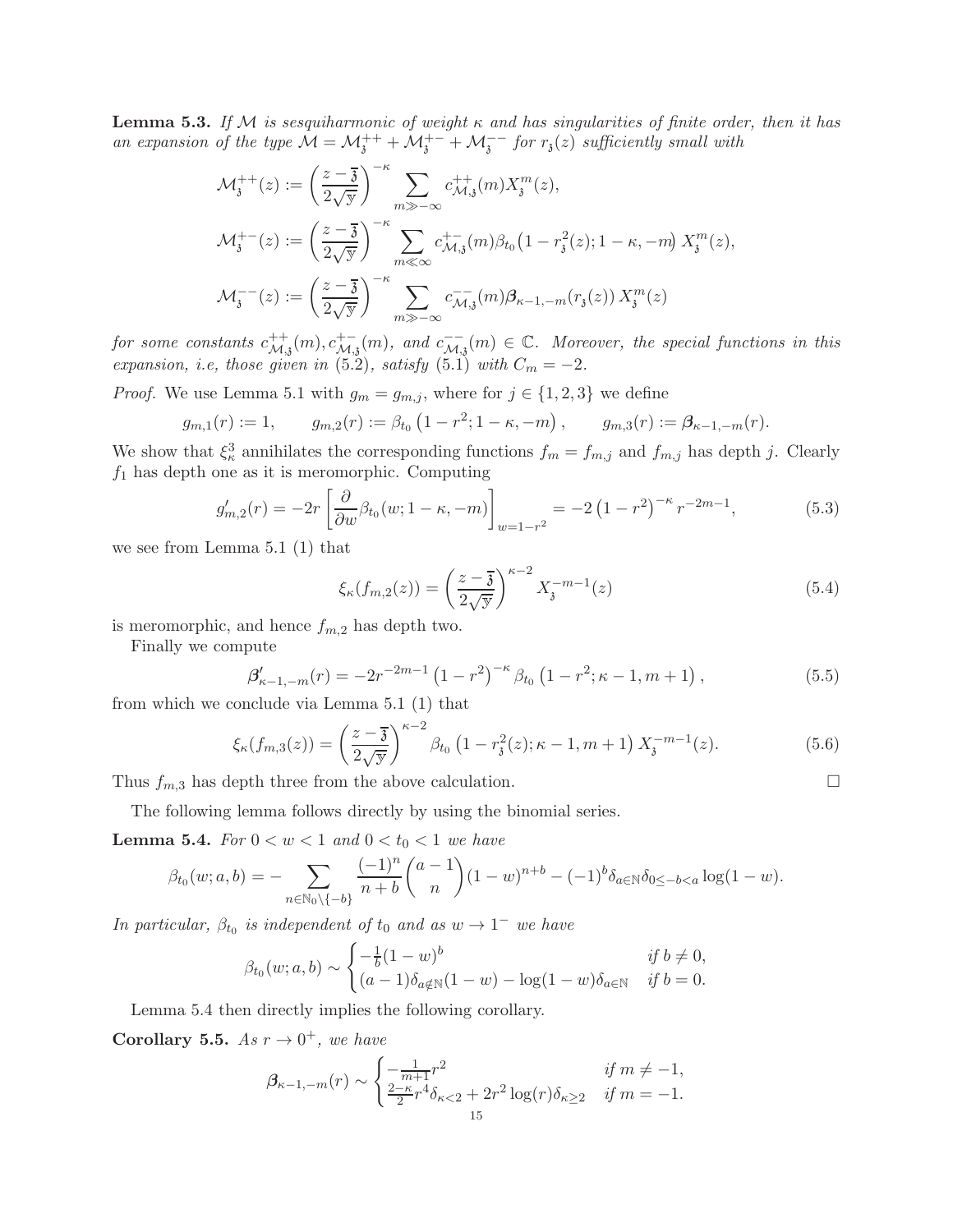Using Lemma 5.4 and Corollary 5.5, one may determine those terms in the elliptic expansion that contribute to the principal part and those that do not.

**Lemma 5.6.** Suppose that M is sesquiharmonic of weight  $\kappa$  and has singularities of finite order. Then the following hold:

- (1) The principal part of the meromorphic part  $\mathcal{M}_3^{++}$  of the elliptic expansion of M precisely comes from those  $m$  with  $m < 0$ .
- (2) If  $\kappa \in -\mathbb{N}_0$ , then the principal part of the harmonic part  $\mathcal{M}_3^{+-}$  of the elliptic expansion of M precisely comes from those m with  $m \geq 0$ .
- (3) If  $\kappa \notin -\mathbb{N}_0$ , then the principal part of the harmonic part  $\mathcal{M}_3^{+-}$  of the elliptic expansion of M precisely comes from those m with  $m > 0$ .
- (4) The principal part of the sesquiharmonic part  $\mathcal{M}_3^{--}$  of  $\mathcal M$  precisely comes from those m with  $m \leq -3$ .

5.3. Biharmonic parts of elliptic expansions. For biharmonic forms we only require the coefficient of  $X_j^{-1}(z)$  of the biharmonic part of their elliptic expansion. By Lemma 5.4 and Corollary 5.5,  $B_{2,2}(r;-1) = \beta_{t_0}(1 - r^2; -1, 1)$  and  $B_{2,3}(r; -1) = \beta_{1,1}(r)$  both vanish as  $r \to 0^+$ . We next show that  $B_{2,4}(r; -1)$  may be chosen so that it also decays as  $r \to 0^+$ . The following lemma follows directly by (5.5) and Lemma 5.4.

Lemma 5.7. The function

$$
B_{2,4}(r;-1) := \frac{\log(1-r^2) + r^2}{1-r^2}
$$

satisfies (5.1) with  $C_m = -2$ , and hence the corresponding function from Lemma 5.1 has depth four. In particular,  $\lim_{r\to 0^+} B_{2,4}(r; -1) = 0$ .

5.4. Elliptic expansions of the functions from Section 3. We next explicitly determine the shape of the expansions of the functions defined in Section 3.

# Lemma 5.8.

(1) There exist  $c_{j_n,3}(m)$ ,  $c_{\mathcal{J}}^+$  $\mathcal{F}_{J_n, \mathbf{3}}(m), c_{J_n, \mathbf{3}}^+(m), c_{\mathbf{j}_n, \mathbf{3}}^+(m), c_{\mathbf{j}_n, \mathbf{3}}^+ (m), and c_{\mathbf{j}_n, \mathbf{3}}^-(m) \in \mathbb{C}$  such that we have for  $r_1(z)$  sufficiently small

$$
j_n(z) = \sum_{m\geq 0} c_{j_n,3}(m) X_j^m(z),
$$
  
\n
$$
\mathcal{J}_n(z) = \left(\frac{z-\overline{3}}{2\sqrt{y}}\right)^{-2} \left(\sum_{m\geq 0} c_{j_n,3}^+(m) X_j^m(z) + \sum_{m\leq -1} c_{j_n,3}^-(m) \beta_{t_0} (1 - r_i^2(z); -1 - m) X_j^m(z)\right),
$$
  
\n
$$
j_n(z) = \sum_{m\geq 0} c_{j_n,3}^{++}(m) X_j^m(z) + \sum_{m\leq -1} c_{j_n,3}^{+-}(m) \beta_{t_0} (1 - r_i^2(z); 1 - m) X_j^m(z)
$$
  
\n
$$
+ \sum_{m\geq 0} c_{j_n,3}^{--}(m) \beta_{-1,-m}(r_3(z)) X_j^m(z).
$$

(2) For every  $w \in \mathbb{H}$ , there exist  $c_{\mathbb{G}_3,w}^{+++}(m)$ ,  $c_{\mathbb{G}_3,w}^{++-}(m)$ ,  $c_{\mathbb{G}_3,w}^{+-}(m)$ ,  $c_{\mathbb{g}_3,w}^{+-}(m)$ ,  $c_{\mathbb{g}_3,w}^{+-}(m)$ , and  $c_{\mathbb{g}_3,w}^{--}(m) \in$  $\mathbb C$  such that for  $r_w(z)$  sufficiently small we have

$$
\mathcal{G}_{\mathfrak{z}}(z) = \left(\frac{z - \overline{w}}{2\sqrt{\text{Im}(w)}}\right)^{-2} \left(c_{g_{\mathfrak{z}},w}^{+-}(0)X_w^{-1}(z) + \sum_{m \geq 0} \overline{c_{g_{\mathfrak{z}},w}^{+-}(-m-1)}X_w^m(z) + \frac{6r_w^2(z)}{1 - r_w^2(z)}X_w^{-1}(z)\right),
$$
  
\n
$$
g_{\mathfrak{z}}(z) = \sum_{m \geq 0} c_{g_{\mathfrak{z}},w}^{++}(m)X_w^m(z) + \sum_{m \leq 0} c_{g_{\mathfrak{z}},w}^{+-}(m)\beta_{t_0}\left(1 - r_w^2(z); 1, -m\right)X_w^m(z) + 6\log\left(1 - r_w^2(z)\right),
$$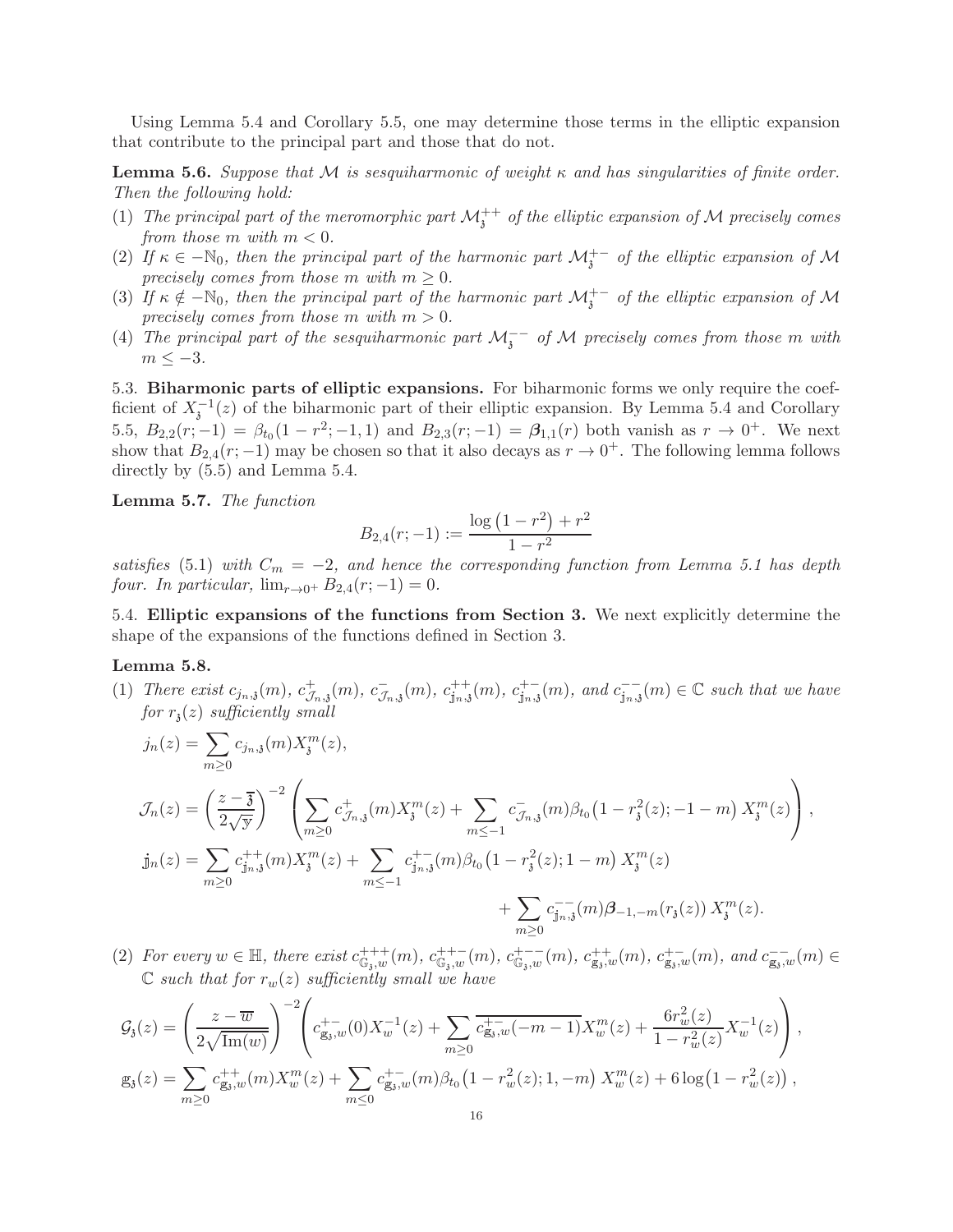$$
\mathbb{G}_{\mathfrak{z}}(z) = \left(\frac{z - \overline{w}}{2\sqrt{\text{Im}(w)}}\right)^{-2} \left(\sum_{m \geq 0} c_{\mathbb{G}_{\mathfrak{z}},w}^{+++}(m) X_{w}^{m}(z) + \sum_{m \leq -1} c_{\mathbb{G}_{\mathfrak{z}},w}^{++-}(m) \beta_{t_{0}} \left(1 - r_{w}^{2}(z); -1, -m\right) X_{w}^{m}(z) + \sum_{m \geq -1} c_{\mathbb{G}_{\mathfrak{z}},w}^{+--}(m) \beta_{1,-m}(r_{w}(z)) X_{w}^{m}(z) - 6 \frac{\log\left(1 - r_{w}^{2}(z)\right) + r_{w}^{2}(z)}{1 - r_{w}^{2}(z)} X_{w}^{-1}(z)\right).
$$

Moreover,  $c_{g_i,w}^{+-}(0) = 0$  unless w is equivalent to  $\chi$ , in which case we have  $c_{g_i,\chi}^{+-}(0) = -\frac{\omega_i}{2}$  $\frac{\sigma_3}{2}$ .

*Proof.* (1) Lemma 5.6 gives the claim, up to the vanishing of the terms  $m = -1$  and  $m = -2$  in the sesquiharmonic part. Applying (5.6) and then (5.4) to these terms, this vanishing follows from the fact that  $j_n = \Delta_0(j_n)$  does not have a singularity. The other claims then follow by (5.4) and (5.6). (2) We begin by proving the expansion for  $\mathbb{G}_3$  and we first determine its biharmonic part. Since  $g_3(z) - 6 \log(y)$  is harmonic by Lemma 3.1 (3),  $\xi_2$  maps the biharmonic part of  $\mathbb{G}_3$  to 6 times the sesquiharmonic part of the elliptic expansion of  $log(y)$ , which by  $(3.23)$  may be computed via

$$
\log(y) = \log(\text{Im}(w)) + \log(1 - r_w^2(z)) - \text{Log}(1 - X_w(z)) - \text{Log}(1 - \overline{X_w(z)}) . \tag{5.7}
$$

Since the third and fourth terms are harmonic, they do not contribute to the sesquiharmonic part, and hence the sesquiharmonic part of  $g_3$  is precisely  $6 \log(1 - r_w^2(z)) = -6B_{0,3}(r_w(z); 0)$ . Hence, by Lemma 5.7 and Lemma 5.1 (1), we see that

$$
\mathbb{G}_{3}(z) + 6\left(\frac{z-\overline{w}}{2\sqrt{\text{Im}(w)}}\right)^{-2} \frac{\log\left(1-r_w^{2}(z)\right) + r_w^{2}(z)}{1-r_w^{2}(z)} X_w^{-1}(z)
$$
\n
$$
(5.8)
$$

is sesquiharmonic. Choosing the function from Lemma 5.7 as a basis element for the biharmonic part of the elliptic expansion,  $(5.8)$  is precisely the sum of the terms in the elliptic expansion of  $\mathbb{G}_3$  of depth at most three. The shape of this expansion is given in Lemma 5.3, and we are left to determine the ranges of the summation. Recall that  $\xi_2$  sends the  $X_j^m(z)$  term to an  $X_j^{-m-1}(z)$  term by Lemma 5.1 and the principal part of  $\xi_2(\mathbb{G}_3) = \mathbb{g}_3$  is a constant multiple of  $\log(r_3(z)) = -\frac{1}{2}$  $\frac{1}{2}\beta_{t_0}(1-r_3^2(z);1;0),$ which follows directly from Lemma 5.4. Thus the sesquiharmonic principal part comes from an  $m = -1$  term in the elliptic expansion of  $\mathbb{G}_3$  and it remains to explicitly compute the meromorphic principal part of  $\mathbb{G}_3$ . Since for  $\text{Re}(s) > 1$  the principal part of  $\mathbb{G}_{3,s}$  comes from  $2\omega_3\mathfrak{g}_s(z,\mathfrak{z})$ , taking the limit we conclude that the principal part of  $\mathbb{G}_3$  comes from  $\omega_3 \mathfrak{g}_{3,1}$  by Lemma 3.4 (2). Since  $g_s(z, \mathfrak{z})$  is an eigenfunction under  $\Delta_0$  with eigenvalue  $s(1-s)$ , we may use Lemma 3.2 (2) with  $\kappa = 0$ to conclude that  $\mathfrak{g}_{\mathfrak{z},1}$  is annihilated by  $\Delta_2^2$ . Since  $\mathfrak{g}_{\mathfrak{z},1}(z) = \left(\frac{z-3}{2\sqrt{y}}\right)^{-2}B(r_{\mathfrak{z}}(z))X_{\mathfrak{z}}^{-1}(z)$  is biharmonic, we may hence write the elliptic expansion of  $\mathfrak{g}_{3,1}$  as

$$
\mathfrak{g}_{\mathfrak{z},1}(z) = \left(\frac{z-\overline{\mathfrak{z}}}{2\sqrt{y}}\right)^{-2} \sum_{j=1}^{4} a_j B_{2,j}(r_{\mathfrak{z}}(z); -1) X_{\mathfrak{z}}^{-1}(z)
$$

for some  $a_j \in \mathbb{C}$ , and we see that  $c_{\mathbb{G}_3,3}^{+++}(-1) = \omega_3 a_1$ .

Moreover, Lemmas 5.3 and 5.7 together with (3.21) and (3.22) imply that

$$
B(r) = a_1 + a_2 \beta_{t_0} \left( 1 - r^2; -1, 1 \right) + a_3 \beta_{1,1}(r) + a_4 \frac{\log(1 - r^2) + r^2}{1 - r^2}.
$$
 (5.9)

We then note that by Lemma 5.4 and Corollary 5.5, the limit  $r \to 0^+$  on the right-hand side of (5.9) equals  $a_1$ . Using (3.19) to evaluate the limit on the left-hand side of (5.9), we obtain  $a_1 = 0$ . We hence conclude the claim for  $\mathbb{G}_3$  by Lemma 5.6.

In order to obtain the elliptic expansion for  $g_3$ , we apply the operator  $\xi_2$  to the expansion for  $\mathbb{G}_3$ . Using Lemma 5.1 (1) and (5.1) (together with (5.3) and (5.5)) and Lemma 5.7, we conclude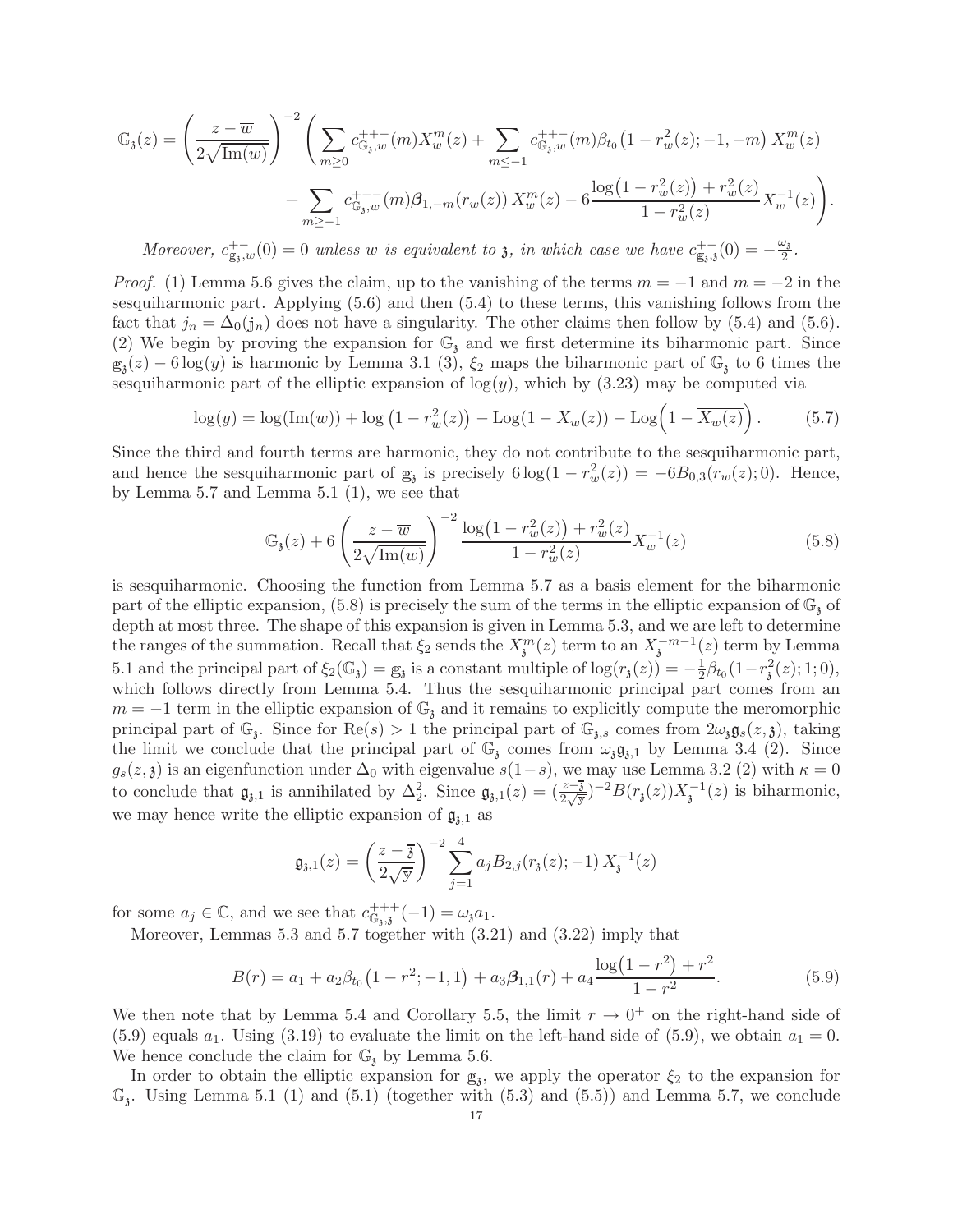the claimed expansion. Similarly, we apply  $\xi_0$  to the expansion of  $g_3$  and use Lemma 5.1 and (5.1) to obtain the claimed expansion for  $\mathcal{G}_3$ . .

6. Evaluating the inner product and the proof of Theorem 1.3

To define the regularization of the inner product used in this paper, we set

$$
\mathcal{F}_{T, \mathfrak{z}_1, \ldots, \mathfrak{z}_\ell, \varepsilon_1, \ldots, \varepsilon_\ell} := \mathcal{F}_T \setminus \bigcup_{j=1}^\ell \left( \mathcal{B}_{\varepsilon_j}(z_j) \cap \mathcal{F}_T \right),
$$

where  $\mathcal{F}_T$  is the usual fundamental domain cut off at height T and

$$
\mathcal{B}_{\varepsilon_j}(\mathfrak{z}_j):=\left\{z\in\mathbb{H}:r_{\mathfrak{z}_j}(z)<\varepsilon_j\right\}.
$$

For two functions g and h satisfying weight k modularity and whose singularities in the fundamental domain lie in  $\{\mathfrak{z}_1,\ldots,\mathfrak{z}_\ell,\infty\}$ , we define the generalized inner product (in case of existence)

$$
\langle g, h \rangle := \lim_{T \to \infty} \lim_{\varepsilon_{\ell} \to 0^{+}} \cdots \lim_{\varepsilon_{1} \to 0^{+}} \langle g, h \rangle_{T, \varepsilon_{1}, \dots, \varepsilon_{\ell}}, \tag{6.1}
$$

where

$$
\langle g,h\rangle_{T,\varepsilon_1,\ldots,\varepsilon_\ell}:=\int_{\mathcal{F}_{T,\mathfrak{z}_1,\ldots,\mathfrak{z}_\ell,\varepsilon_1,\ldots,\varepsilon_\ell}}g(z)\overline{h(z)}y^k\frac{dxdy}{y^2}.
$$

Before explicitly computing the inner product with  $j_n$ , we give the following lemma for evaluating the inner product, which follows by repeated usage of Stokes' Theorem.

**Lemma 6.1.** Suppose that  $\mathbb{F}_1, \mathbb{F}_2$ :  $\mathbb{H} \to \mathbb{C}$  satisfy weight two modularity and that  $\xi_2 \circ \Delta_2(\mathbb{F}_2) = C$ is a constant. Then, denoting  $f_j := \xi_2(\mathbb{F}_j)$ ,  $\mathcal{F}_j := \xi_0(f_j)$ , and  $f_j := -\xi_2(\mathcal{F}_j)$ , we have

$$
\langle f_1, f_2 \rangle_{T, \varepsilon_1, \dots, \varepsilon_\ell} = \overline{\int_{\partial \mathcal{F}_{T, s_1, \dots, s_\ell, \varepsilon_1, \dots, \varepsilon_\ell}} \mathcal{F}_1(z) f_2(z) dz} - \int_{\partial \mathcal{F}_{T, s_1, \dots, s_\ell, \varepsilon_1, \dots, \varepsilon_\ell}} f_1(z) \mathcal{F}_2(z) dz - \overline{C} \overline{\int_{\partial \mathcal{F}_{T, s_1, \dots, s_\ell, \varepsilon_1, \dots, \varepsilon_\ell}} \mathbb{F}_1(z) dz}.
$$
 (6.2)

Here the integral along the boundary  $\partial \mathcal{F}_T$  is oriented counter-clockwise and the integral along the boundary  $\partial \mathcal{B}_{\varepsilon_j}(\mathfrak{z}_j)$  is oriented clockwise. In particular  $\langle f_1, \mathbf{f}_2 \rangle$  equals the limit as  $T \to \infty$ ,  $\varepsilon_j \to 0^+$ ,  $1 \leq j \leq \ell$ , of the right-hand side of (6.2), assuming that the regularized integrals exist.

We are now ready to prove Theorem 1.3 with the explicit constant

$$
c_n := 6\overline{c_{\mathbb{J}_n}^{+++}(0)} + 6c_{\mathbb{j}_n}^{+-}(0). \tag{6.3}
$$

Proof of Theorem 1.3. We begin by recalling the well-known fact that every meromorphic modular form f may be written as a product of the form (for example, see [18,  $(61)$ ])

$$
f(z) = c\Delta(z)^{\text{ord}_{i\infty}(f)} \prod_{\mathfrak{z}\in\text{SL}_2(\mathbb{Z})\backslash \mathbb{H}} \left(\Delta(z) \left(j(z) - j(\mathfrak{z})\right)\right)^{\frac{\text{ord}_{\mathfrak{z}}(f)}{\omega_{\mathfrak{z}}}}
$$

with  $c \in \mathbb{C}$ . In particular, if  $\text{ord}_{i\infty}(f) = 0$  and f is normalized so that  $c = 1$ , then we see that

$$
\log\left(y^{\frac{k}{2}}|f(z)|\right) = \sum_{\mathfrak{z}\in\mathrm{SL}_2(\mathbb{Z})\backslash\mathbb{H}} \frac{\mathrm{ord}_{\mathfrak{z}}(f)}{\omega_{\mathfrak{z}}} \mathfrak{g}_{\mathfrak{z}}(z). \tag{6.4}
$$

By linearity of the inner product, it suffices to prove (1.2), because Theorem 1.3 follows from (6.4) and (1.2) together with the valence formula.

We take  $\mathbb{F}_1 := \mathbb{J}_n$  and  $\mathbb{F}_2 := \mathbb{G}_3$  in Lemma 6.1 and evaluate the contribution from the three terms in (6.2). We have  $f_1 = j_n$ ,  $\mathcal{F}_1 = -\mathcal{J}_n$ ,  $f_1 = j_n$ ,  $f_2 = g_3$ ,  $\mathcal{F}_2 = \mathcal{G}_3$ , and  $C = 6$ .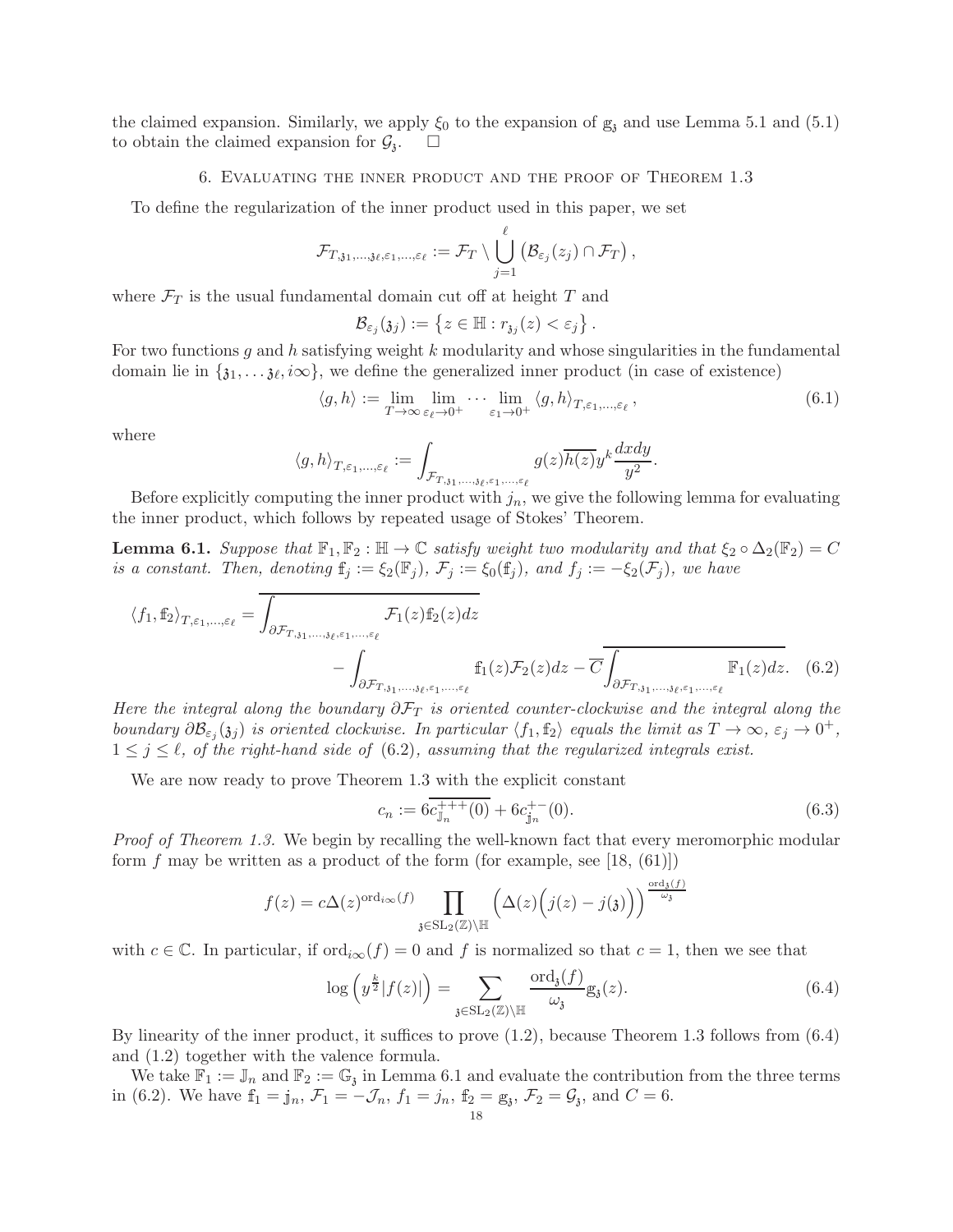We first compute the contribution to the three terms in  $(6.2)$  along the boundary near i $\infty$ :

$$
\left\{x+iT: -\frac{1}{2} \le x \le \frac{1}{2}\right\}.
$$
\n
$$
(6.5)
$$

Since the integral is oriented counter-clockwise from  $\frac{1}{2}$  to  $-\frac{1}{2}$  $\frac{1}{2}$ , these yield the negative of the constant terms of the corresponding Fourier expansions. By Lemma 4.3, the first term equals

$$
\sum_{m\geq 1} \overline{c_{g_s}^{++}(m)c_{\mathcal{J}_n}(-m)} W_2(-2\pi m T) - 6\delta_{n=0} \frac{\log(T)}{T} + \sum_{m\leq -1} \overline{c_{g_s}^{+-}(m)} \left(\overline{c_{\mathcal{J}_n}^{+}(-m)} + 4\pi n \delta_{m=-n} \delta_{n\neq 0} W_2(2\pi n T)\right) W_0(2\pi m T) + 6\overline{c_{\mathcal{J}_n}^{+}(0)} \log(T). \tag{6.6}
$$

By Lemma 2.3, every term in (6.6) other than the term with  $\log(T)$  vanishes as  $T \to \infty$ .

By Lemma 4.3, the contribution from  $(6.5)$  from the second term in  $(6.2)$  equals

$$
-4\pi \sum_{m\geq 1} m \overline{c_{g_s}^{+}(-m)} \left( c_{j_n}^{+-}(-m)W_0(-2\pi mT) + 2\delta_{m=-n}\mathcal{W}_0(-2\pi nT) \right) + 6\delta_{n=0} \frac{1+\log(T)}{T} + 6c_{j_n}^{+-}(0). \tag{6.7}
$$

By Lemma 2.3, every term in (6.7) other than  $6c_{j_n}^{+-}(0)$  vanishes as  $T \to \infty$ .

The third integral yields 6 times the complex conjugate of the constant term of  $\mathbb{J}_n$ , which has the shape in (4.1). Since  $\kappa = 2 > 1$ , every term in (4.1) other than

$$
6c_{\mathbb{J}_n}^{+++}(0) + 6c_{\mathbb{J}_n}^{+--}(0)\log(T)
$$
\n(6.8)

vanishes as  $T \to \infty$ . However, since  $\xi_2(\log(y)) = y$  and  $\xi_0(y) = 1$ , we conclude from (3.9) that

$$
c_{\mathbb{J}_n}^{+--}(0) = \overline{c_{\mathbb{j}_n}^{+-}(0)} = -c_{\mathcal{J}_n}^{+}(0). \tag{6.9}
$$

Combining (6.6), (6.7), (6.8), and (6.9), we conclude that the limit  $T \to \infty$  of the contribution to (6.2) from the integral along (6.5) is overall

$$
6c_{\mathbb{J}_n}^{+++}(0) + 6c_{\mathbb{J}_n}^{+-}(0). \tag{6.10}
$$

We next compute the contribution from the integral along  $\partial(\mathcal{B}_{\varepsilon}(\mathfrak{z}) \cap \mathcal{F})$ . Note that for a function F satisfying weight two modularity we have

$$
\int_{\partial(\mathcal{B}_{\varepsilon}(\mathfrak{z})\cap\mathcal{F})}F(z)dz=\frac{1}{\omega_{\mathfrak{z}}}\int_{\partial\mathcal{B}_{\varepsilon}(\mathfrak{z})}F(z)dz.
$$

Moreover a straightforward calculation yields that, for  $\ell \in \mathbb{Z}$ ,

$$
\frac{1}{2\pi i} \int_{\partial \mathcal{B}_{\varepsilon}(\mathfrak{z})} (z - \overline{\mathfrak{z}})^{-2} X_{\mathfrak{z}}^{\ell}(z) dz = \begin{cases} (\mathfrak{z} - \overline{\mathfrak{z}})^{-1} & \text{if } \ell = -1, \\ 0 & \text{otherwise,} \end{cases}
$$
(6.11)

where the integral is taken counter-clockwise. Thus we need to determine the coefficient of  $X_j^{-1}(z)$ of the corresponding elliptic expansions. Noting that the orientation of (6.11) is the opposite of the orientation in (6.2), Lemma 5.8 implies that the contribution along  $\partial(\mathcal{B}_{\varepsilon}(s) \cap \mathcal{F})$  from the first term in  $(6.2)$  is

$$
\frac{4\pi}{\omega_{\mathfrak{z}}} \Bigg( \sum_{m\geq 0} \overline{c_{g_{\mathfrak{z}},\mathfrak{z}}^{++}(m) c_{\mathcal{J}_{n,\mathfrak{z}}}^{-}(-m-1)} \beta_{t_0} \Big( 1 - \varepsilon^2; -1, m+1 \Big) + \sum_{m\leq -1} \overline{c_{g_{\mathfrak{z}},\mathfrak{z}}^{+-}(m) c_{\mathcal{J}_{n,\mathfrak{z}}}^{+}(-m-1)} \beta_{t_0} \Big( 1 - \varepsilon^2; 1, -m \Big)
$$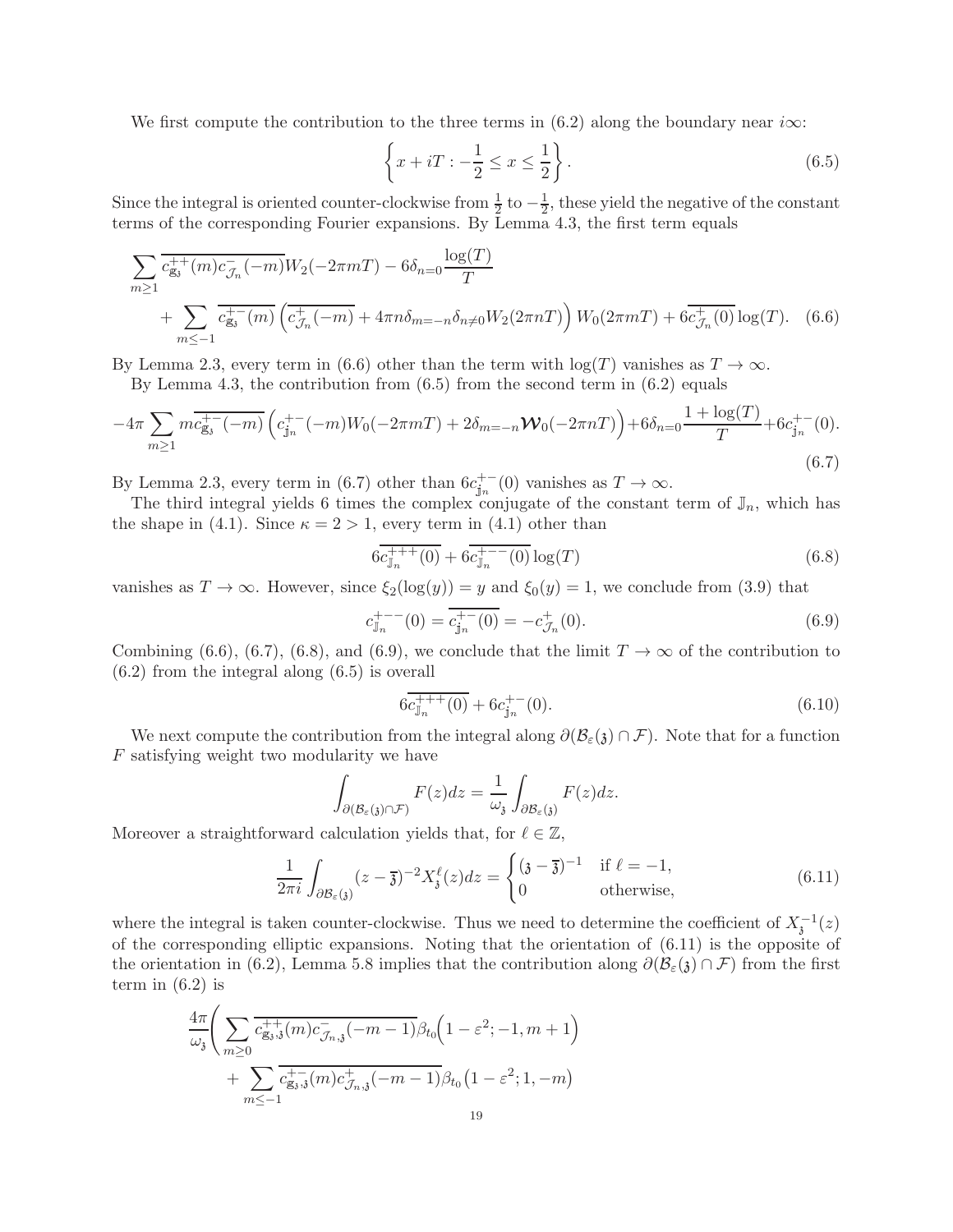$$
+\left(\overline{c_{g_3,\mathfrak{z}}(0)}\beta_{t_0}\left(1-\varepsilon^2;1,0\right)+6\log\left(1-\varepsilon^2\right)\right)\overline{c_{\mathcal{J}_{n,\mathfrak{z}}}^{\mathstrut}(-1)}\beta_{t_0}\big(1-\varepsilon^2;-1,1\big)\Bigg)
$$

By Lemma 5.4, each of these terms vanishes as  $\varepsilon \to 0^+$ .

By Lemma 5.8, the integral along  $\partial(\mathcal{B}_{\varepsilon}(\mathfrak{z}) \cap \mathcal{F})$  from the second term in (6.2) evaluates as

$$
\frac{4\pi}{\omega_{\mathfrak{z}}}\Bigg(\left(-\frac{\omega_{\mathfrak{z}}}{2}+\frac{6\varepsilon^2}{1-\varepsilon^2}\right)\Big(c_{\mathfrak{j}_n,\mathfrak{z}}^{++}(0)+c_{\mathfrak{j}_n,\mathfrak{z}}^{--}(0)\boldsymbol{\beta}_{-1,0}(\varepsilon)\Big)+\sum_{m\leq -1}\overline{c_{\mathfrak{g}_i,\mathfrak{z}}^{+-}(m)}c_{\mathfrak{j}_n,\mathfrak{z}}^{+-}(m)\beta_{t_0}\big(1-\varepsilon^2;1,-m\big)\Bigg).
$$

Lemma 5.4 implies that this converges to  $-2\pi c_{j_n,j}^{++}(0)$  as  $\varepsilon \to 0^+$ . Taking the limit  $r = \varepsilon \to 0^+$  in the expansion of  $j_n$  in Lemma 5.8 (1) and using the bounds in Lemma 5.4 and Corollary 5.5 then gives  $c_{\mathbf{j}_n,\mathbf{j}}^{++}(0) = \mathbf{j}_n(\mathbf{j}).$ 

Since  $\mathbb{J}_n$  does not have a singularity at  $\mathfrak{z}$ , there is no contribution from the third integral in (6.2). Hence we conclude that the integral along  $\partial(\mathcal{B}_{\varepsilon}(\mathfrak{z}) \cap \mathcal{F})$  altogether contributes  $-2\pi j_n(\mathfrak{z})$ . Thus the overall inner product is, using (6.10),

$$
\langle j_n, g_3 \rangle = 6 \overline{c_{J_n}^{+++}(0)} + 6 \overline{c_{j_n}^{+ -}}(0) - 2\pi j_n(\mathfrak{z}) = -2\pi j_n(\mathfrak{z}) + c_n.
$$
 (6.12)

### 7. A generating function and the proof of Theorem 1.4 and Corollary 1.5

The functions needed for Theorem 1.4 are

$$
\widehat{\mathbb{H}}_{\mathfrak{z}} := -\frac{1}{2\pi} \mathbb{G}_{\mathfrak{z}} - \frac{1}{4\pi} \mathbb{E}, \qquad \widehat{\mathbb{I}}_{\mathfrak{z}} := \mathbb{G}_{\mathfrak{z}}.
$$
\n(7.1)

.

*Proof of Theorem 1.4.* We compute the inner product  $\langle j_n, g_j \rangle$  in another way and then compare with the evaluation in Theorem 1.3. Namely, we apply Stokes' Theorem' with  $(3.8)$  to instead write

$$
\langle j_n, g_{\mathfrak{z}} \rangle_{T,\varepsilon} = \overline{\langle \xi_2(\mathbb{G}_{\mathfrak{z}}), j_n \rangle_{T,\varepsilon}} = - \int_{\partial \mathcal{F}_{T,\mathfrak{z},\varepsilon}} \mathbb{G}_{\mathfrak{z}}(z) j_n(z) dz.
$$

By Lemma 4.3, the integral along the boundary (6.5) near  $i\infty$  contributes

$$
c_{\mathbb{G}_3}^{+++}(n) + c_{\mathbb{G}_3}^{+--}(n)\delta_{n\neq 0}\mathcal{W}_2(2\pi nT) - \delta_{n=0}\frac{6}{T}(1+\log(T)) + \sum_{m\geq 1}c_{j_n}(m)c_{\mathbb{G}_3}^{++-}(-m)W_2(-2\pi mT).
$$

By Lemma 2.3, every term other than  $c_{\mathbb{G}_3}^{+++}(n)$  vanishes as  $T \to \infty$ .

We then use the elliptic expansions of  $j_n$  and  $\mathbb{G}_3$  in Lemma 5.8, Lemma 5.4, and Corollary 5.5 to show that the integral along  $\partial(\mathcal{B}_{\varepsilon}(\mathfrak{z})\cap \mathcal{F})$  vanishes. Thus

$$
\langle j_n, \mathbf{g}_3 \rangle = c_{\mathbb{G}_3}^{+++}(n). \tag{7.2}
$$

Taking the generating function of both sides of (7.2) and recalling (1.4), we see that

$$
\sum_{n\geq 0} \langle j_n, g_3 \rangle q^n = \mathbb{G}_{\mathfrak{z}}^{+++}(z) = \widehat{\mathbb{I}}_{\mathfrak{z}}^{+++}(z).
$$

It remains to show that  $\mathbb{H}_{3}$  is the holomorphic part of  $\mathbb{\hat{H}}_{3}$ , which is a weight two sesquiharmonic Maass form because the biharmonic part of  $2\mathbb{G}_{3} + \mathbb{E}$  vanishes by Lemma 4.3. For this, we plug  $(6.12)$  into  $(7.2)$  and use  $(6.9)$  to obtain

$$
\mathbf{j}_n(\mathfrak{z}) = -\frac{1}{2\pi} c_{\mathbb{G}_{\mathfrak{z}}}^{+++}(n) + \frac{3}{\pi} \overline{c_{\mathbb{J}_n}^{++}(0)} - \frac{3}{\pi} \overline{c_{\mathcal{J}_n}^+(0)}.
$$
\n(7.3)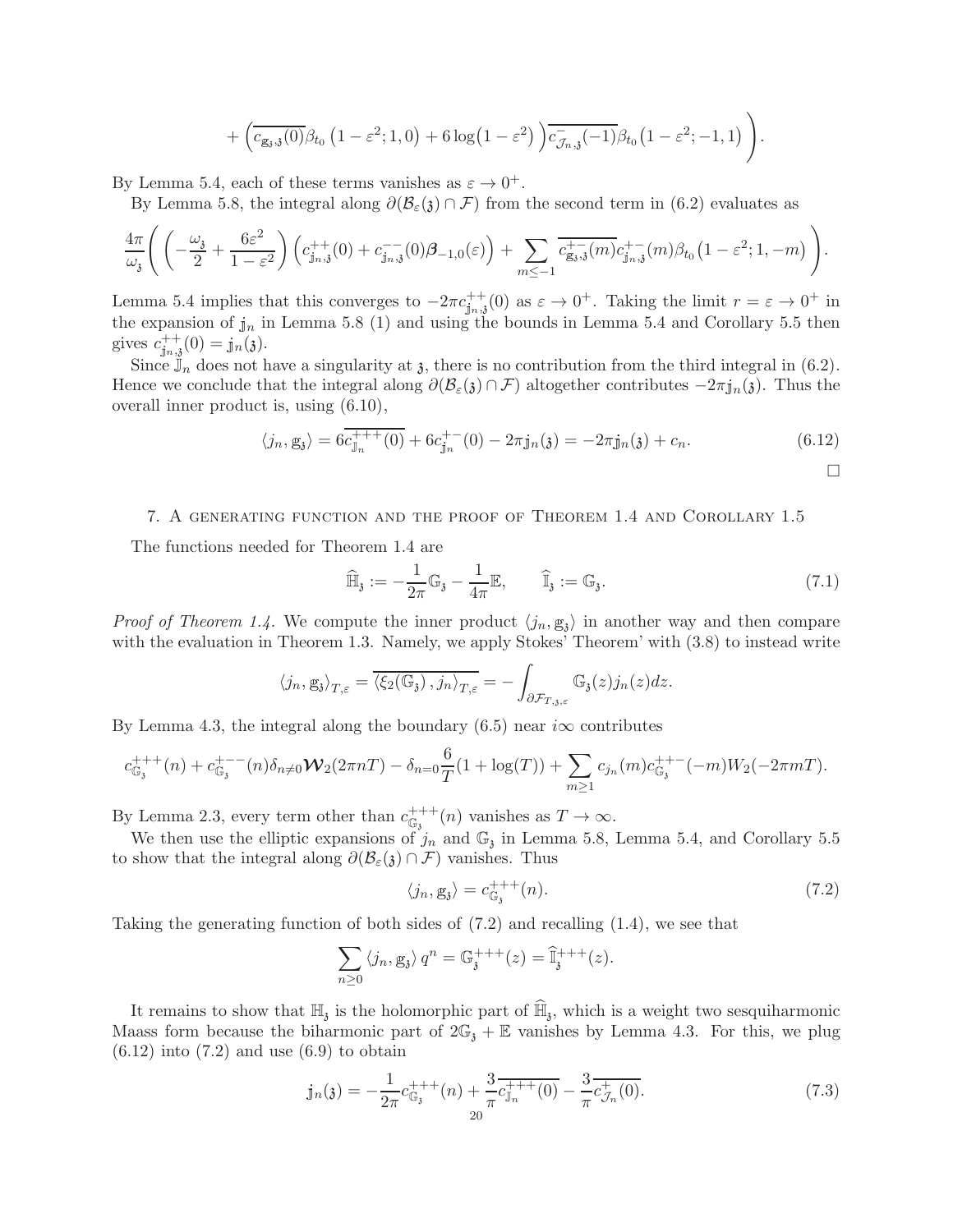Again by (1.4), to show that  $\mathbb{H}_j$  is the holomorphic part of  $\widehat{\mathbb{H}}_j$  it remains to prove that  $12c^+_{\mathcal{J}}$  $\mathcal{J}_n(0)$  –  $12c_{\mathbb{J}_n}^{+++}(0)$  is the *n*-th Fourier coefficient of the holomorphic part of E. In order to see this, we next compute  $\langle j_n, \mathcal{E} \rangle_T$ . Using Stokes' Theorem and noting (3.10) gives

$$
\langle j_n, \mathcal{E} \rangle_T = \overline{\langle \xi_2(\mathbb{E}), j_n \rangle_T} = -\int_{\partial \mathcal{F}_T} \mathbb{E}(z) j_n(z) dz.
$$
 (7.4)

Plugging in Lemma 4.3, we obtain that (7.4) equals

$$
c_{\mathbb{E}}^{+++}(n) + c_{\mathbb{E}}^{+--}(n)\delta_{n\neq 0}\mathcal{W}_2(2\pi nT) + \delta_{n=0}\left(c_{\mathbb{E}}^{+--}(0)\log(T) + \frac{12}{T}(1+\log(T))\right) + \sum_{m\geq 1}c_{j_n}(m)c_{\mathbb{E}}^{++-}(-m)W_2(-2\pi mT). \tag{7.5}
$$

We see by Lemma 2.3 that (7.5) becomes

$$
\langle j_n, \mathcal{E} \rangle_T = c_{\mathbb{E}}^{+++}(n) + \delta_{n=0} c_{\mathbb{E}}^{+--}(0) \log(T) + O\left(\frac{\log(T)}{T}\right). \tag{7.6}
$$

We next use Lemma 6.1 with  $\mathbb{F}_1 = \mathbb{J}_n$  and  $\mathbb{F}_2 = \mathbb{E}$  to compute the inner product another way. We have  $f_1 = j_n$ ,  $\mathcal{F}_1 = -\mathcal{J}_n$ ,  $f_1 = j_n$ ,  $f_2 = \mathcal{E}$  by (3.10),  $\mathcal{F}_2 = \xi_0(\mathcal{E})$ , and  $C = -12$  in this case. We plug in Lemma 4.3 to the first term from Lemma 6.1 to obtain

$$
\sum_{m\geq 1} \overline{c_{\mathcal{J}_n}^+(m)} \overline{c_{\mathcal{E}}^{+-}(-m)} W_0(-2\pi mT) + 4\pi n W_2(2\pi nT) \overline{c_{\mathcal{E}}^{+-}(-n)} W_0(-2\pi nT) + \left(\overline{c_{\mathcal{J}_n}^+(0)} - \delta_{n=0} \frac{1}{T}\right) (4\pi T - 12 \log(T)) + \sum_{m \leq -1} \overline{c_{\mathcal{J}_n}^-(m)} W_2(2\pi mT) \overline{c_{\mathcal{E}}^{++}(-m)}.
$$

By Lemma 2.3, this becomes

$$
-4\pi\delta_{n=0} + \overline{c_{\mathcal{J}_n}^+(0)}(4\pi T - 12\log(T)) + O\left(\frac{\log(T)}{T}\right). \tag{7.7}
$$

By Lemma 4.3, the second term in Lemma 6.1 equals

$$
4\pi \sum_{m \leq -1} c_{j_n}^{+-}(m) c_{E_2}(-m) W_0(2\pi m T) + 8\pi \delta_{n \neq 0} \mathbf{W}_0(-2\pi n T) c_{E_2}(n)
$$
  
+ 
$$
\left(c_{j_n}^{+-}(0)T + \delta_{n=0}(1 + \log(T))\right) \left(4\pi c_{E_2}(0) - \frac{12}{T}\right).
$$

Using Lemma 2.3, (6.9), and the fact that  $c_{E_2}(0) = 1$ , this becomes

$$
-4\pi \overline{c_{\mathcal{J}_n}^+(0)}T + 12\overline{c_{\mathcal{J}_n}^+(0)} + 4\pi \delta_{n=0} \log(T) + 4\pi \delta_{n=0} + O\left(\frac{\log(T)}{T}\right). \tag{7.8}
$$

By (6.8) the contribution from the last term in Lemma 6.1 is, using (6.9)

$$
-12\overline{c_{\mathbb{J}_n}^{+++}(0)} + 12\overline{c_{\mathcal{J}_n}^{+}(0)}\log(T) + o(1). \tag{7.9}
$$

Combining the respective evaluations (7.7), (7.8), and (7.9), we get

$$
\langle j_n, \mathcal{E} \rangle_T = 4\pi \delta_{n=0} \log(T) + 12 \overline{c_{\mathcal{J}_n}^+(0)} - 12 \overline{c_{\mathbb{J}_n}^{+++}(0)} + o(1). \tag{7.10}
$$

Comparing the constant terms in the asymptotic expansions of (7.10) and (7.6) gives that

$$
c_{\mathbb{E}}^{+++}(n) = 12\overline{c_{\mathcal{J}_n}^{+}(0)} - 12\overline{c_{\mathbb{J}_n}^{+++}(0)}.
$$

Plugging this into (7.3), we conclude that  $j_n(j)$  is the *n*-th coefficient of  $\widehat{\mathbb{H}}_j$ , as claimed.

We conclude with the proof of Corollary 1.5.